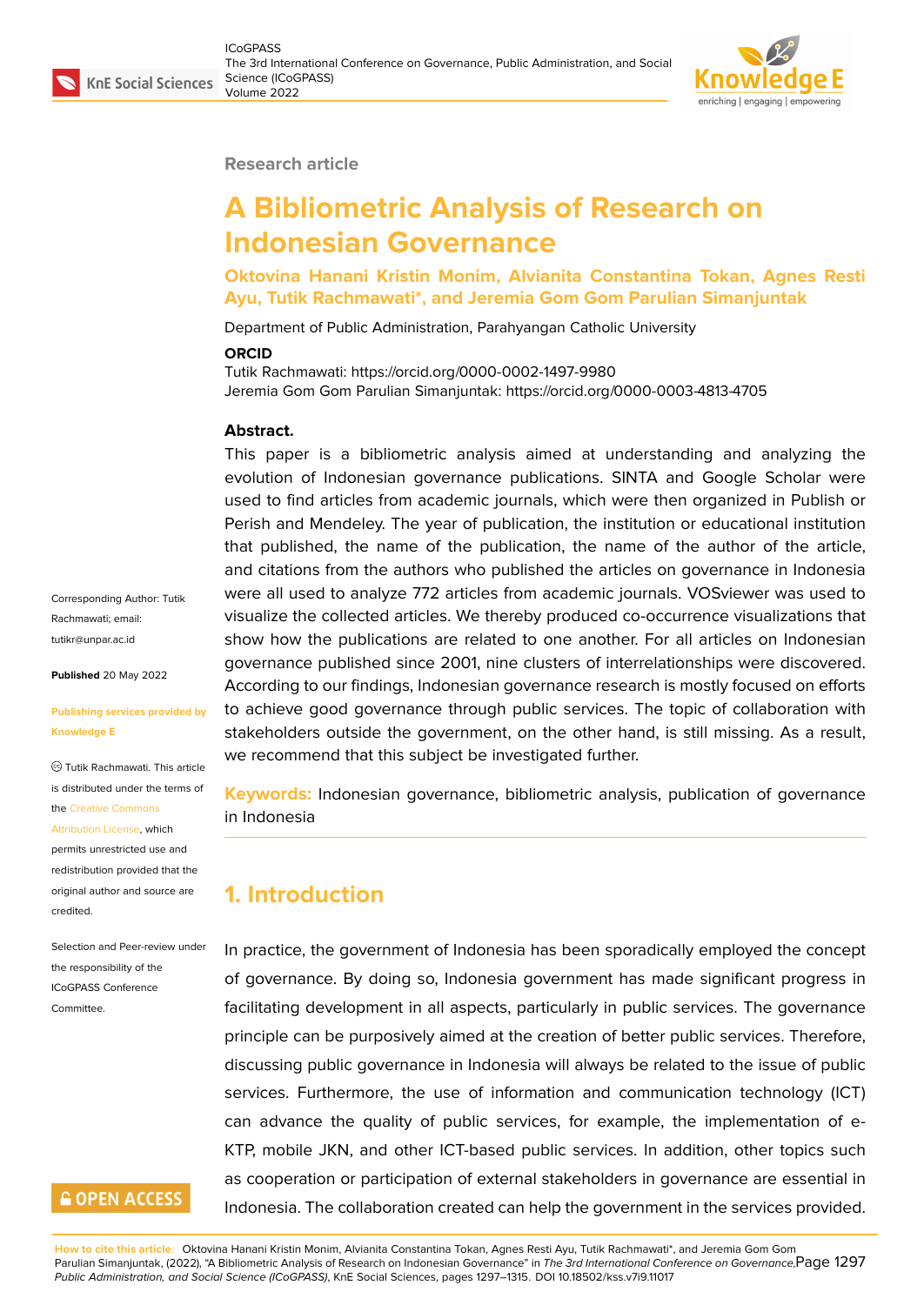Furthermore, the issues related to leadership are also topics that need to be investigated further. Hence, research on these two aspects is crucial because it encourages good Governance in Indonesia.

Bibliometric analysis is an analytical study to measure publications using a quantitative approach about a phenomenon [1]. According to Sulistyo-Basuki [2], the purpose of the bibliometric analysis is to explain the nature, direction of analysis development, and the written communication process that occurs within. Bibliometric analysis is a way to analyze the development of public[a](#page-16-0)tions related to a specific them[e](#page-16-1) quantitatively, for example, a theme of governance. The purpose of this bibliometric analysis is to identify and analyze publications related to governance in Indonesia based on the year of publication, the institution or educational institution that published it, the name of the publication, the name of the author of the article, and the citation of the author who published the article on governance in Indonesia. In Public Administration, governance is considered one of the paradigms that change how the government exercises its power. The main sub-theme in governance is a cooperation between stakeholders and the community. Leadership, ethics and standards of behavior are other essential themes in governance.

According to Stoker [3], governance changes the government style that blurs the boundaries between the public and private sectors. Governance aims to provide public services to the community related to governance. Therefore, governance is an essential part of the administratio[n](#page-16-2) of government. To create good governance, it is necessary to have good ethics and standards of behavior. Further, public leaders must have special skills to influence a group to achieve specific goals. Many academic journals by various educational institutions have published research related to governance, such as case studies on the implementation of governance in regions or agencies, leadership related to creating good governance and ethics in government. Hence, conducting a bibliometric analysis will be beneficial to identify and analyze governance publications. This paper analyzes 772 Indonesian Governance articles to understand how research related to Governance in Indonesia.

### **2. Methods**

A bibliometric analysis method was carried out to measure the interrelationships between publications in the research area on governance. The analysis consists of several steps. First, article searches were collected through searches with the keywords "governance" and "governance in Indonesia". The result is 772 articles from SINTA and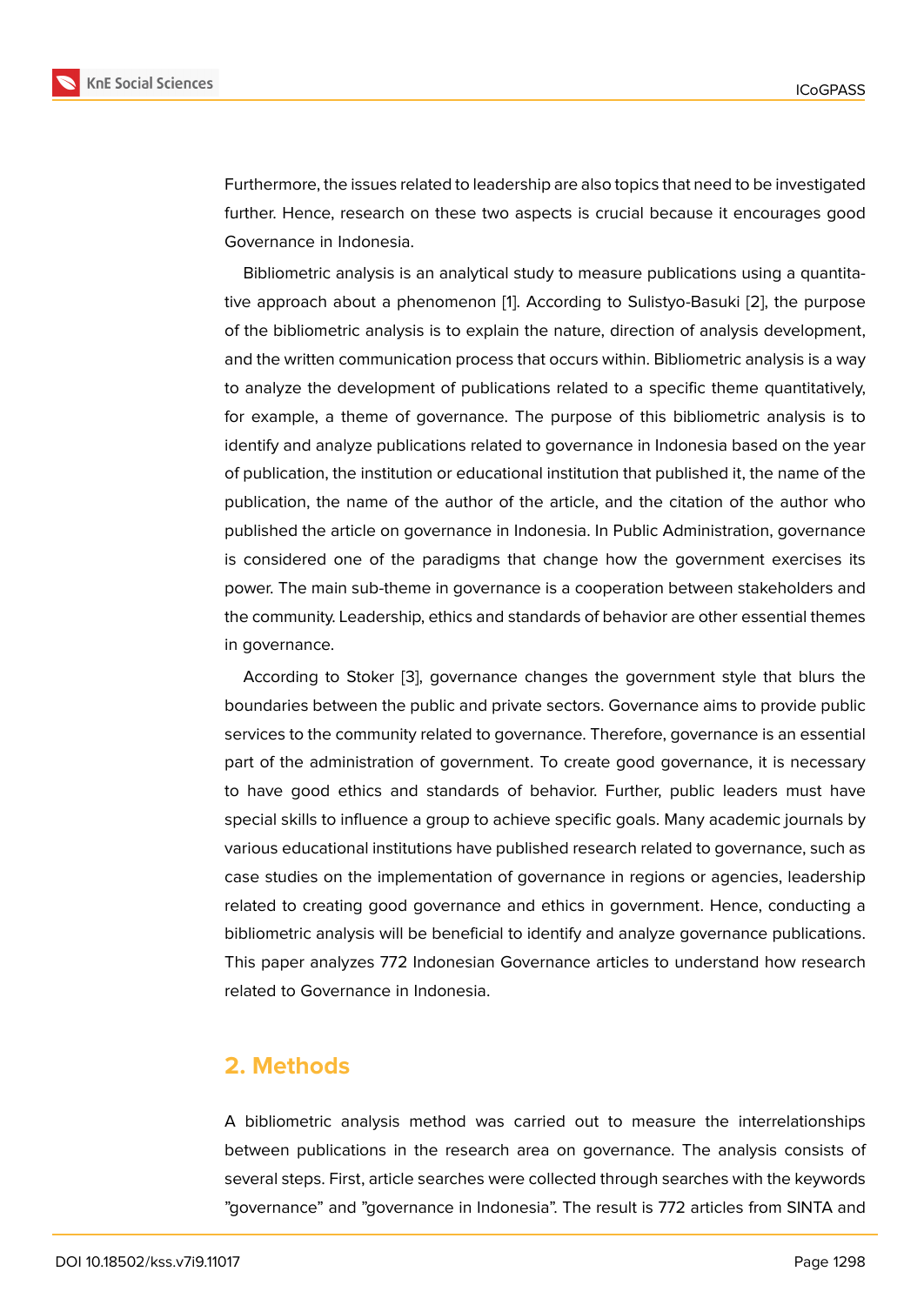

Google Scholar. It is then sorted out using Mendeley and Publish or Perish. Finally, the VOSViewers were used to obtain a macroscopic picture of the relevance of governance publications in Indonesia. The following section discusses each step.

**First,** Publish or Perish is used to facilitate the initial metadata search using the keyword of "governance". As the result, we were only able to obtain 331 articles. Further, all the articles files were saved in Research Information Systems Documents (RIS) format and then imported to Mendeley for further analysis.

| <b>Co My residies</b>              |                             | Search terms |                         |                 |            | Source                                           | <b><i><u>Papers</u></i></b> | Citys: | COUN-                                                   | ٠  | ă       | M.no | Naw- | hä. | acc. |       | Search data      | Cache date                         | Lat.     |                              |               |  |
|------------------------------------|-----------------------------|--------------|-------------------------|-----------------|------------|--------------------------------------------------|-----------------------------|--------|---------------------------------------------------------|----|---------|------|------|-----|------|-------|------------------|------------------------------------|----------|------------------------------|---------------|--|
| Mean Falicies<br><b>ST Trees</b>   |                             |              |                         |                 |            | / Janal Administrati Public gas  Ca. Seegle Sn., | 331                         | 16/22  | 31.50                                                   | IT | $_{21}$ | M    | 0.80 |     |      |       | 04/03/2021       | asonage                            | <b>D</b> |                              |               |  |
| Geogle Scholar search              |                             |              |                         |                 |            |                                                  |                             |        | Here he search with Gaugle Scholar                      |    |         |      |      |     |      |       |                  |                                    |          |                              |               |  |
| <b>Authors</b>                     |                             |              |                         |                 |            |                                                  |                             |        |                                                         |    |         |      |      |     |      |       |                  |                                    |          | $-0.0$<br>Tears: 0           | <b>Search</b> |  |
|                                    |                             |              |                         |                 |            |                                                  |                             |        |                                                         |    |         |      |      |     |      |       |                  |                                    |          |                              |               |  |
| <b>Rubballon name</b>              | <b>June Alematics Fulds</b> |              |                         |                 |            |                                                  |                             |        |                                                         |    |         |      |      |     |      |       |                  |                                    |          | <b>ISSN</b>                  | Search Direct |  |
| Fide words:                        |                             |              |                         |                 |            |                                                  |                             |        |                                                         |    |         |      |      |     |      |       |                  |                                    |          |                              | Clear All     |  |
| Keywords:                          | programs                    |              |                         |                 |            |                                                  |                             |        |                                                         |    |         |      |      |     |      |       |                  |                                    |          |                              | <b>Recent</b> |  |
| Haknum hunber of nexults:          | 1000                        | wi           |                         | Elinduse camera |            | <b>Elindude petents</b>                          |                             |        |                                                         |    |         |      |      |     |      |       |                  |                                    |          |                              | <b>New</b>    |  |
| <b>Expedite</b>                    | Help                        |              | Cites.                  | Persona         |            | Rank Authors                                     |                             | Tele   |                                                         |    |         |      |      |     |      |       | Team Publication |                                    |          | Publisher                    | Ture          |  |
| <b>Publication sears:</b>          | 2001-2020                   | 回程           | <b>YM</b>               | 11.75           |            | Cli Ramadana                                     |                             |        | Kebenetaan Baden Uraha Milik Dera (BUMOES) sebeg        |    |         |      |      |     |      | 3043  |                  | Jurnal administrasi publik         |          | administrationblik.rockm     |               |  |
| Clabor years 20 (2000-2011)        | Me.                         | 回直           | $\overline{101}$        | 11.41           |            | ST FO Anggrasni                                  |                             |        | Pengembangan Usaha Mikro, Kecil dan Menengah (U         |    |         |      |      |     |      | 3011  |                  | Jurnal Administraci Public         |          | administratipublik studen    |               |  |
| <b>Papers</b><br>Citations         | 16.00                       | 回首           | 40                      | 6.67            |            | 4 Rifain                                         |                             |        | Akustabilitas pemerintuh desa pada pengelolaan alok     |    |         |      |      |     |      | 3015  |                  | James Administrate Public          |          | administrazioni: lik studen  |               |  |
| Cherivean                          | 81.50                       | E1 h         | $\mathbf{u}$            | 1.88            |            | ST H Puntacent                                   |                             |        | Denotioni Indonesia (bari masa lan masa                 |    |         |      |      |     |      | 3004  |                  | Juried Administract Public Vol     |          | eserviciaridatumid           | 804           |  |
| Climaticann                        | 4.80                        | 図像           | $\mathcal{D}$           | 4.57            |            | <b>USI</b> E Dumayunti                           |                             |        | Strategi Capacity Building Pemanintah Desa dalam Pe     |    |         |      |      |     |      | 3044  |                  | Jamal Administrati Public          |          | administrazionistik studen   |               |  |
| <b>Authors</b> Bepart              | 1.79<br>17                  | 回复           | 12                      | 4.00            |            | 141 22 Releasers                                 |                             |        | Pengeerdangan Kapasitas (Capacity Building) Kelewik     |    |         |      |      |     |      | Me k  |                  | Juried Administract Public         |          | administratipalitä.sluslen   |               |  |
| <b>Perintenant</b><br>o rules:     | zz.                         | 回复           | 28                      | 4.00            | w          | <b>YWelvenington</b>                             |                             |        | Penganuh Program Corporate Social Responsibility Tex    |    |         |      |      |     |      | 3044  |                  | James Administrati Public          |          | administration/olik.rockm    |               |  |
| <b>NLowma</b>                      | is.                         | 回直           | $_{21}$                 | 1.10            | TM-        | EA Systems                                       |                             |        | Pengembangan ekonomi lakal dalam sektor pertanja        |    |         |      |      |     |      | 3011  |                  | Juried Administract Public         |          | administration/cfd.shoden    |               |  |
| <b>NUMVILIBIT</b>                  | 6.80                        | 回看           | 23                      | 147             | 33         | <b>TEstenanati</b>                               |                             |        | Sinorgitas stalvaheldem dalam inexussi daerah (Studi pe |    |         |      |      |     |      | 3044  |                  | Jarnal Administrated Public        |          | administrazionistik studen   |               |  |
| <b>Niki imdere</b> n               |                             | <b>Ed In</b> | 25                      | 3.37            |            | U1 YWolvelluti                                   |                             |        | РепрячА рекара напимата редакт, мобила Берь             |    |         |      |      |     |      | 3083  |                  | James Administraci Public          |          | ismetardirlazio id           |               |  |
| Facers with ACC 3-x 1.1.5, 20, 20; |                             | 日程           | 34                      | 141             | ×.         | ABA Nurchana                                     |                             |        | Elditivities E-Procurement dalam Pengadian Barang/J     |    |         |      |      |     |      | 304E  |                  | Jarnal Administrant Public         |          | a deniminárasi publik studen |               |  |
| 109, 50-3, 2-3                     |                             | 図面           | 23                      | 1.35            |            | St. USMAN                                        |                             |        | Koreunikaci perserintahan: reengirire dan menerima i    |    |         |      |      |     |      | 3004  |                  | Jurnal Administraci Public         |          | journal unparticle!          |               |  |
| <b>Cary Smalls</b>                 | w                           | 日々           | 30                      | 3.86            | 708        | AH Sigalingging, WWarjie                         |                             |        | Participani Manyanakat Balans Penonganaan Pombangu      |    |         |      |      |     |      | 304.4 |                  | Jarnal Administrant Public Pub-    |          | ob amaze.id                  |               |  |
|                                    |                             | 回复           | $\overline{\mathbf{u}}$ | 1.17            | мb         | 14 March, M. Wellis                              |                             |        | Implementasi Peraturan Dewah Kabupaten Acakan N.,       |    |         |      |      |     |      | 3015  |                  | Juried Administracy Public Pub-    |          | <b>Gitamazcid</b>            |               |  |
| <b>Save Results</b>                | $\mathbf{v}$                | 尼西           | u                       | 1.00            | 50         | 5 Abdum/vman                                     |                             |        | Implementasi Program E-Filing Dalam Upaca Peningk       |    |         |      |      |     |      | 3075  |                  | Jarnal Administrant Public         |          | administration/slik.studen   |               |  |
|                                    |                             | 図面           | Ħ                       | 138             |            | 101 E.Monad                                      |                             |        | Kondici Bireletei di Indonesia dalam Hubengannya de     |    |         |      |      |     |      | 3500  |                  | Jurnal Administraci Public         |          | distributory/ediations. NSF  |               |  |
| Preparity Adiad Quarters           |                             | E1 N         | u                       | 1.00            | TN.        | MAZZ Middelback                                  |                             |        | Person dan Koordinasi Staksholder dalam Pengemban       |    |         |      |      |     |      | 308%  |                  | Jarnal Administrani Publik         |          | administrazionibile studen   |               |  |
| Traning Resources (multilingual)   |                             | 図            | <b>O</b>                | 211             | <b>YS3</b> | <b>DE-Ranssas</b>                                |                             |        | Optimalizaci perun koperasi wanita-dalam meningkatk     |    |         |      |      |     |      | 3043  |                  | James Administraci Publik          |          | administrazionabilitato den  |               |  |
| YouTube Channel                    |                             | $\Box$<br>×. | <b>TE</b>               | 3.85            | 47         | <b>VS Associate</b>                              |                             |        | lingua Renaembanasas Friburentenesi (Labos Relazion     |    |         |      |      |     |      | 5025  |                  | haven't deterministicated Pentille |          | schrünkteninschäft einzige.  |               |  |

**Figure** 1: Using Publish or Perish to collect research articles on governance in Indonesia, using the keyword "governance" and the search for publications focused on public administration journals.

**Second,** Considering the low number of articles collected through Publish or Perish, we were then run another article searching from SINTA database manually. The result of these two searches were 772 articles. Further, Mendeley was used to create citations from these 772 articles. Upon sorting, the articles were imported into VOSviewer to analyze linkages between publications.

**Third,** VOSviewer is used to obtain a co-occurrence visualization. It can help to analyze the occurrence of words related to governance from the articles collected. Further, the full-counting method determines the total number of occurrences of words from each article. It will then result in three types of visualizations: **Network Visualization, Overlay Visualization, Density Visualization**. The following three figures are the cooccurrence visualization.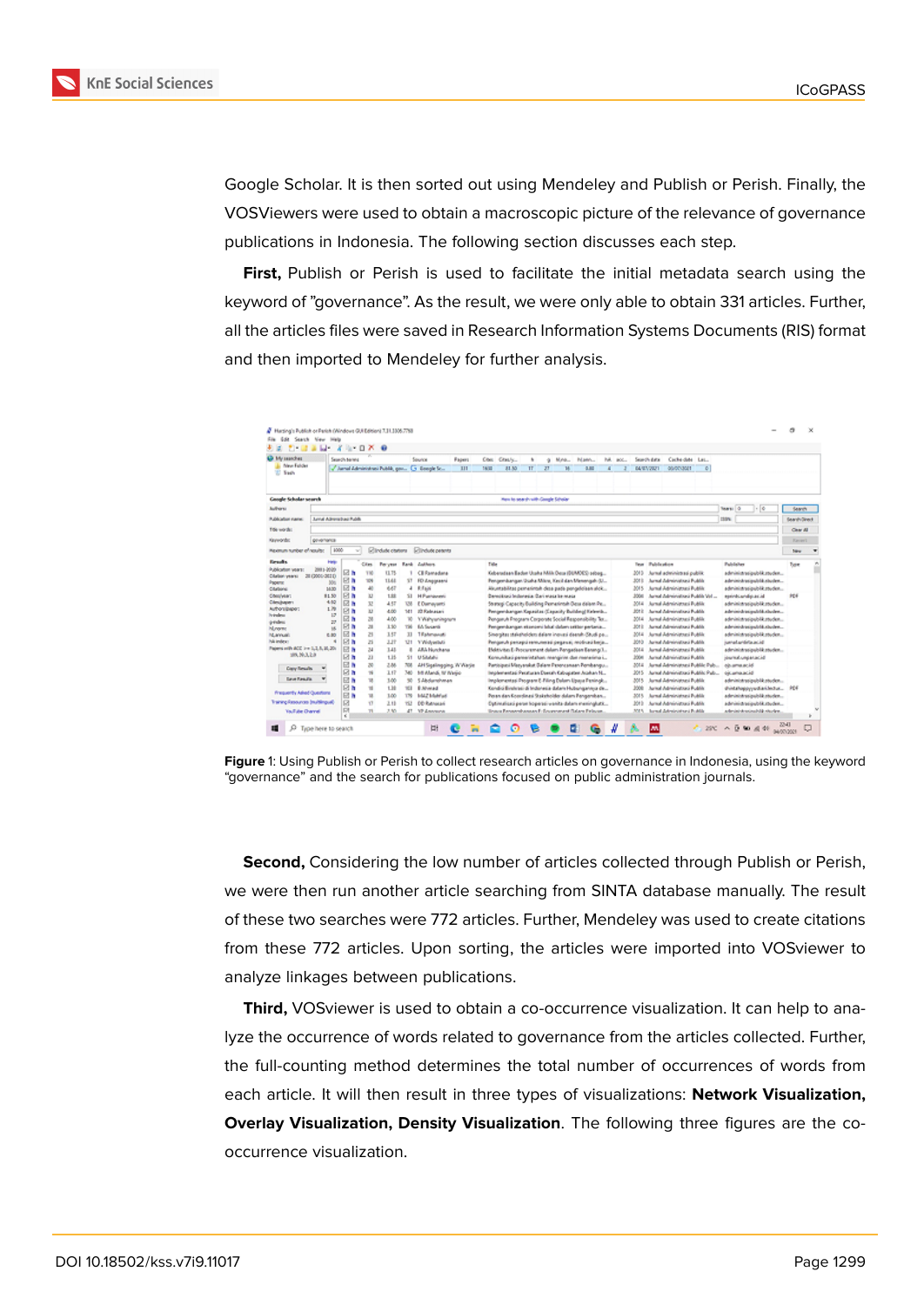| C<br>ø<br>O<br>a<br>c<br>×                                                                                                                                                                                                |   |        |                                           |                                                                                                             |              |                                        | Q-Sords      | <b>Cristin</b>                                                                                                             |
|---------------------------------------------------------------------------------------------------------------------------------------------------------------------------------------------------------------------------|---|--------|-------------------------------------------|-------------------------------------------------------------------------------------------------------------|--------------|----------------------------------------|--------------|----------------------------------------------------------------------------------------------------------------------------|
| To the found 27 after FOP fles in the folder, would you like to review them for impart?                                                                                                                                   |   |        |                                           |                                                                                                             |              |                                        |              | <b>Deveu</b><br><b>No Thanks</b>                                                                                           |
| Hiv Library<br>El Al bouneria                                                                                                                                                                                             |   |        | <b>EAS Separati dan Governanti Publik</b> | Edit Sellings                                                                                               |              |                                        |              |                                                                                                                            |
| (3) Recently Added                                                                                                                                                                                                        | ÷ | ÷<br>٠ | Authors                                   | Title                                                                                                       |              | <b>War Published in</b>                | w.<br>Added  | Driak.<br><b>Notes</b> Contents                                                                                            |
| <b>E</b> Bacerdy Baad<br><b>Tel Favorhac</b><br><b>Q</b> Neeth Review<br><b>P. M. Publications</b><br>Unamed<br><b>I</b> . Muniamen Riverja<br>1. Tugas Griorquik 10 Hapeninginan<br>LL UAS Straking dan Governans Public |   |        | Suprivano, B; Undang, & P B               | Kongelensi di Implat Operational dalam Pelayanan Publik<br>d Perkstaan                                      | 三            | . Advisorus                            | 6.50m        | Troic Generic<br>٠                                                                                                         |
|                                                                                                                                                                                                                           |   | ٠      | Rawlers, 1                                | Kauangan Publik Dan Sumber Daya Manusia                                                                     | 3923         | Sand<br>Administrazi Po.               | 6-River      | Kompetensi di tingkat<br>Operasional dalam Pelayanan                                                                       |
|                                                                                                                                                                                                                           |   | ٠      | Hoadley, MC                               | Revision and Repositor Indonesian Public Administration,<br>the Legacy of Law                               |              | 2002 Sand<br>Administrate Po.          | 4.50m        | <b>Publik di Perkotaan</b>                                                                                                 |
|                                                                                                                                                                                                                           |   | ٠      | Fernanda, D.                              | Sprikans Stuktur, Kultur, Procedur, Dan Figur Dalam<br>Reformasi Administrasi Publik Daerah Olomom          | <b>THEFT</b> | <b>SAFA</b><br>Administrati Pa.        | 4.50pm       | Autor: B. Suprisona, A. Undang                                                                                             |
|                                                                                                                                                                                                                           |   | ٠      | Agustino, Leo                             | SECOND MARINE ROMANO MARINE MARINE SOCIAL                                                                   | 3001         | <b>SANA</b><br><b>Administrate</b> Pa. | Mh           | M. Hex resurch catalog entry for the paper.                                                                                |
| J. LTI Beakse de Giuenana Public<br><b>J. UTS Kebakan Public</b>                                                                                                                                                          |   |        | Agustino, L                               | Good Regulatory Sovernance Sebagai VIULA Nicurizabilitas<br><b><i><u> Relasionan Public</u></i></b>         | 3503         | <b>Sanak</b><br>Administração Pro      | 4:50pm       | Publication:  Administrate<br>har.<br>3911                                                                                 |
|                                                                                                                                                                                                                           |   |        | Jetaču A                                  | Vitat Car Indonesia Learn from American Federalism?                                                         |              | ters lund<br>Advertering Pa.           | 4:50pm       | Pages                                                                                                                      |
| $+1$<br>Fiberby Publications                                                                                                                                                                                              |   |        | <b>Hadiviruta, 8:5</b>                    | The Politics of Civil Spoints in the Post-Sultants Indonesia:<br>NGOs and CSOs Relations                    |              | ters June<br>Advertising Pa.           | 4:50m        | Abstract:<br>Survei Sovernance dan Desentudioasi yang                                                                      |
| ADMINISTRATIS Lynxi Administrati Public<br>ABE DELWIN Yagyakarta                                                                                                                                                          |   |        | Jenadu A                                  | Penbungunan dan modernisasi: inglikasinya terhadap<br>tehnum ekologi dan social                             |              | With Sand<br>Advanceurs Pa.            | d:50m        | Salukan PSG UGN dantaranya membuktkan<br>Sidus mmaladına taparalarının ildə olunu                                          |
| <b>Owd</b><br>DECEDE hand Alexandras Public                                                                                                                                                                               |   | ٠      | Aquitino, L.                              | Anatoni Manajamen Publik dalam Kontaksi Pendiahan di<br><b>Julyesis Pascarelly Has</b>                      |              | Will June<br>Advertising Pa.           | d:50pm       | di Kabupaten dan Kota di Indonesia Kadil belum<br>reneruhi kuditus vang dharapkan Erwants,<br>2003 valu diterda dengan : 1 |
| Dik Junel Admiration Public<br>DX: lund Absrights                                                                                                                                                                         |   | ٠      | Kampush, A                                | POLITIK DAN BIRDARASI: Raccess Peran Bindmas Publik<br>dalam Proses Politik Likal                           |              | 3001 June<br>Advisorus Pu.             | d:Ston       | Tage:                                                                                                                      |
| Cool Covernance<br><b>Snu körinistras dan Organisasi</b><br>Startsdoral Scutal of Appled Business and                                                                                                                     |   | ٠      | Faceso, H                                 | Mercamat Dolchans Pelayanan Sektor Public Pergeseran<br>Paradigna, Tantangan, Kepeninpinan dan Penderdayaan |              | 2003 June<br>Advisorus Pu.             | d:Ston       |                                                                                                                            |
| 2P (Savud Sm./Venerintalium) - Kinken Sm./F.<br>Jaumal Valoner                                                                                                                                                            |   | ٠      | Fernanda, D.                              | Pengenbungan Kusiltas Pelevanan Publik di Daerah.                                                           |              | 2021 June<br>Administração             | d:Days       | Author Environts:                                                                                                          |
| Jumal Administrati Negara<br><b>Lynal Administrat Pendolium</b>                                                                                                                                                           |   | ٠      | Sidehi, U                                 | Konunkas Penerintahan: Mengrin dan Menerina<br>Informati Tugas dan Informati Public                         | 3014         | <b>June</b><br>Administrati Pa.        | d: Kinn      | Obr.                                                                                                                       |
| <b>Lynd Advisorus Public</b><br>Jumal Administras Public (200)<br>County of the American control in the County                                                                                                            |   | ٠      | Hadvinata, 85                             | Practicing: Good Governance in Indonesia: MGDs'<br>Expenses                                                 |              | 2014 land<br>Arbitricht und Reg.       | 6 Km         |                                                                                                                            |
| ×                                                                                                                                                                                                                         |   |        | Farene, M.                                | Developmenture Churines Developmenture Data Belasticae: Americans                                           |              | 2004 Small                             | M.<br>A-50mm | <b>Dublichus</b>                                                                                                           |

**Figure** 2: The use of Mendeley Desktop.



**Figure** 3: Co-occurrence visualization network map.

# **3. Results and Analysis**

In this study, researchers conducted studies and analyses of past studies that were carried out by multiple researchers, and the results can be utilized as a reference for future research. The researcher then goes on to present the results of previous studies that are relevant to the comparison in current study.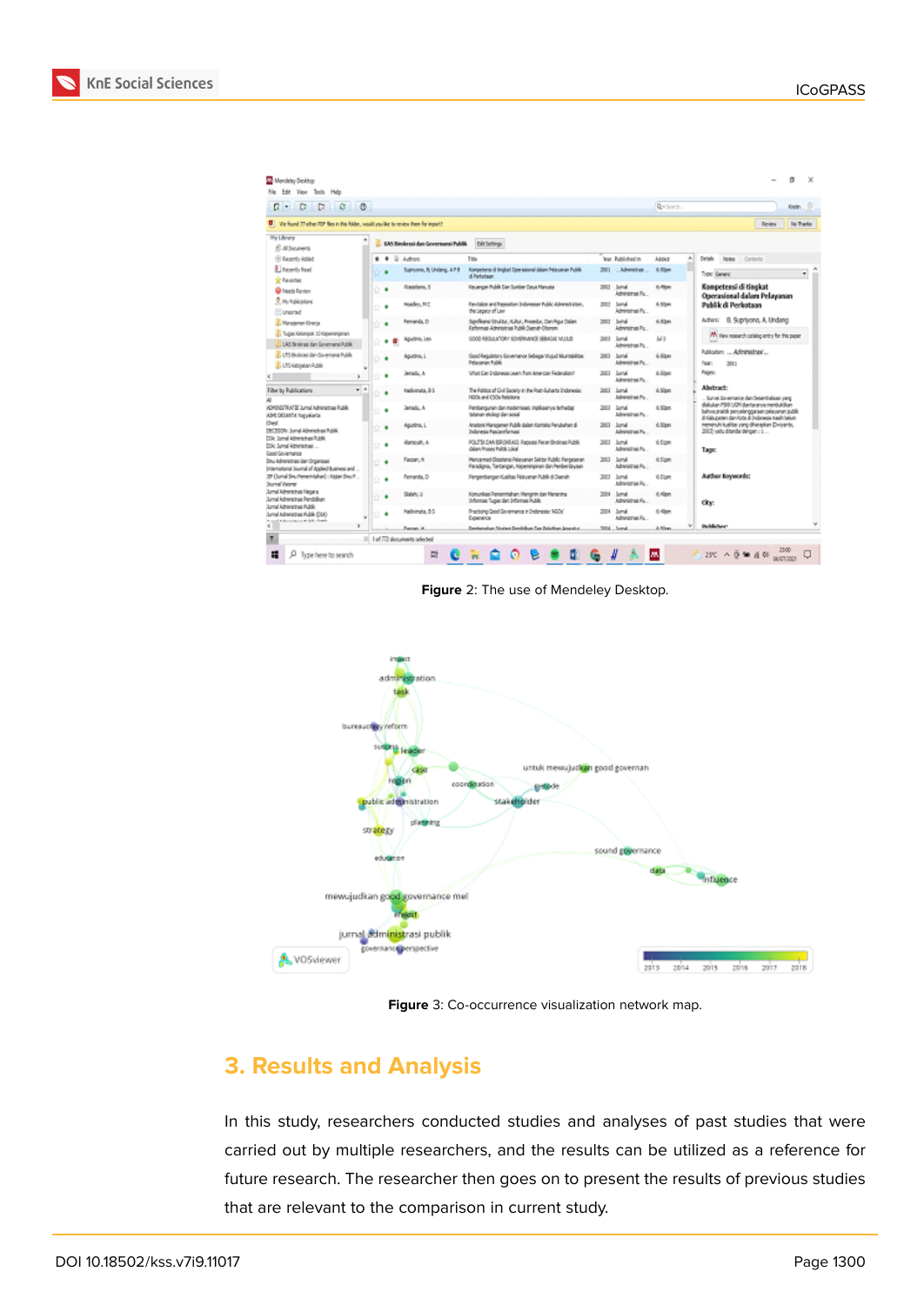

**Figure** 4: Co-occurrence visualization overlay map.

| <b>No</b>              | <b>Title</b>                                                                                                                                                                                                                                 | <b>Authors Name</b>                                                   | Year              |
|------------------------|----------------------------------------------------------------------------------------------------------------------------------------------------------------------------------------------------------------------------------------------|-----------------------------------------------------------------------|-------------------|
| $1^{st}$               | Smart City Research in Indonesia: A Anne Parlina, Hendri Murfi, 2019<br><b>Bibliometric Analysis</b>                                                                                                                                         | and Kalamullah Ramli                                                  |                   |
| $2^{nd}$               | Bibliometric Analysis on Gover-Bartoven<br>nance Index Topics Using Scopus Nurdin, Simon Sumanjoyo<br>Database and Vosviewer<br><u>a shekara ta 1999</u>                                                                                     | Hutagalung, Yulianto, Robi<br>Cahyadi Kurniawan,<br>and Dedy Hermawan | <b>Vivit 2021</b> |
| $3^{rd}$               | Bibliometric analysis of sustain- Nita Tri Oktaviani, Eko Priyo 2021<br>able agriculture on human rights Purnomo, Lubna Salsabila,<br>governance approach: concept of and Agil Teguh Fathani<br>sustainability on human rights<br>governance |                                                                       |                   |
| $\mathbf{\Delta}^{th}$ | Evolutionary Study of Watershed Ida Widianingsih, Caroline 2021<br>Governance Research: A Bibliomet- Pakarina, The Riswanda<br>ric Analysis                                                                                                  | Riswanda, and Prakoso<br>Bhairawa Putera                              |                   |

Table 1: Previous Research.

Based on the data in the table above, it is obvious that the categories of bibliometric analysis study, particularly those related to Indonesia governance research, are all restricted. So far, four bibliometric analyses have been completed, and they are still limited to the disciplines of smart city [4], governance index [5], sustainable agriculture on human rights governance [6], and watershed governance [7]. As a result, it is intended that this study would contribute to the field of bibliometric analysis research, particularly research on Indonesian g[ov](#page-16-3)ernance, as well as [to](#page-17-0) public governance and public administration science in [g](#page-17-1)eneral.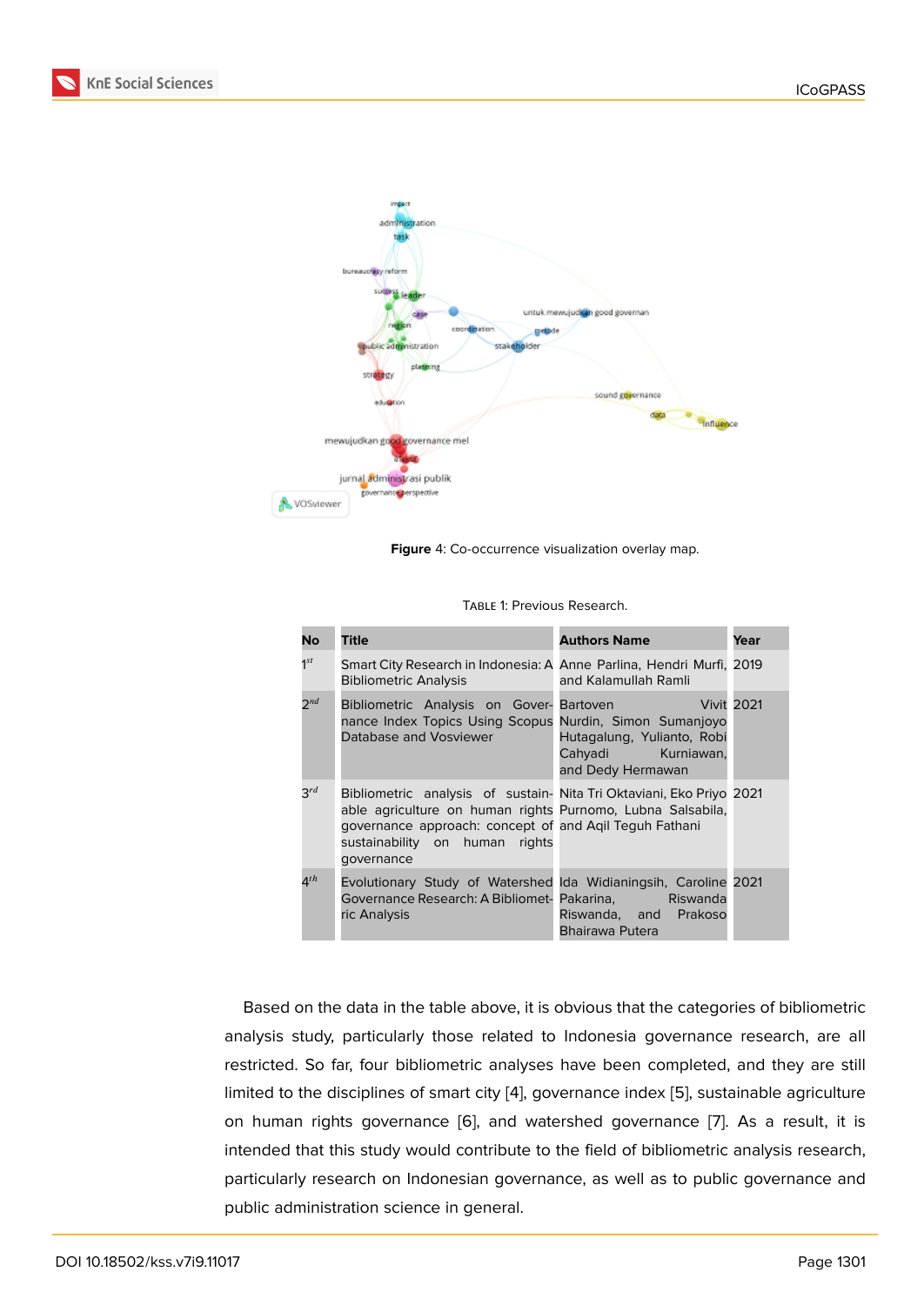| <b>Impact</b><br>administration<br>task<br>bureaucracy reform<br>success leader<br>untuk mewujudkan good governan<br>case<br>region<br>coordination<br>metode<br>public administration<br>stakeholder<br>planning<br>strategy |  |
|-------------------------------------------------------------------------------------------------------------------------------------------------------------------------------------------------------------------------------|--|
|                                                                                                                                                                                                                               |  |
|                                                                                                                                                                                                                               |  |
|                                                                                                                                                                                                                               |  |
|                                                                                                                                                                                                                               |  |
|                                                                                                                                                                                                                               |  |
|                                                                                                                                                                                                                               |  |
|                                                                                                                                                                                                                               |  |
|                                                                                                                                                                                                                               |  |
|                                                                                                                                                                                                                               |  |
|                                                                                                                                                                                                                               |  |
| sound governance                                                                                                                                                                                                              |  |
| education                                                                                                                                                                                                                     |  |
| data<br><i>influence</i>                                                                                                                                                                                                      |  |
| mewujudkan good governance mel-                                                                                                                                                                                               |  |
| efektif                                                                                                                                                                                                                       |  |
| jurnal administrasi publik                                                                                                                                                                                                    |  |
| governance perspective                                                                                                                                                                                                        |  |

**Figure** 5: Co-occurrence density overlay map.

A bibliometric analysis helps to analyze the development of research on a specific topic. It does so by showing the year of publication, the institution/educational institution that published it, the name of the publication, the author's name, and citations from authors who publish articles related to Governance in Indonesia. The following discusses each of these crucial elements in bibliometric analysis.

### **3.1. Year of Publication on Governance in Indonesia**

The research on Indonesian governance started from 2001 to 2021 and has fluctuated in terms of publications number. However, this shows that research on governance has increased the number of articles published from year to year, as shown in the table below.

Based on the table presented above, it is understood that research related to governance has increased in number from 2013 to 2021, with the most significant number of articles published on Governance in Indonesia is in 2015 and 2018. However, from 2001 to 2012, the number of articles published annually was no more than ten articles. Figure 7 shows the trend of publishing articles on Governance in Indonesia.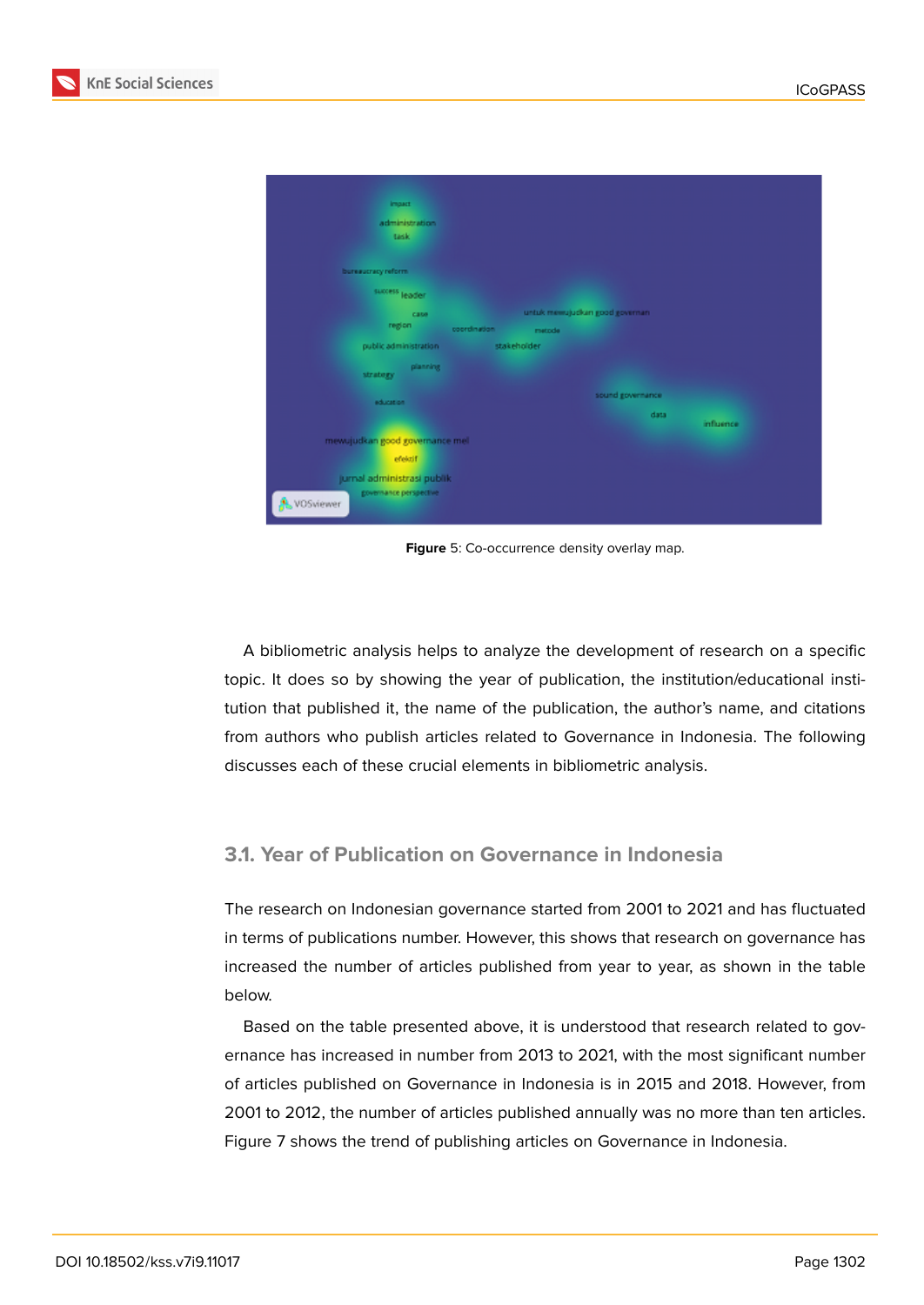

| <b>Publish Year</b> | <b>Total Paper</b> |
|---------------------|--------------------|
| 2001                | 1                  |
| 2002                | 3                  |
| 2003                | 9                  |
| 2004                | 6                  |
| 2005                | 7                  |
| 2006                | 1                  |
| 2007                | 1                  |
| 2008                | 10                 |
| 2009                | 1                  |
| 2010                | 5                  |
| 2011                | 9                  |
| 2012                | 8                  |
| 2013                | 84                 |
| 2014                | 78                 |
| 2015                | 116                |
| 2016                | 61                 |
| 2017                | 43                 |
| 2018                | 109                |
| 2019                | 85                 |
| 2020                | 85                 |
| 2021                | 50                 |
| Amount              | 772                |

#### Table 2: Publication Year of Governance in Indonesia



**Figure** 6: Bibliometric Analysis Framework.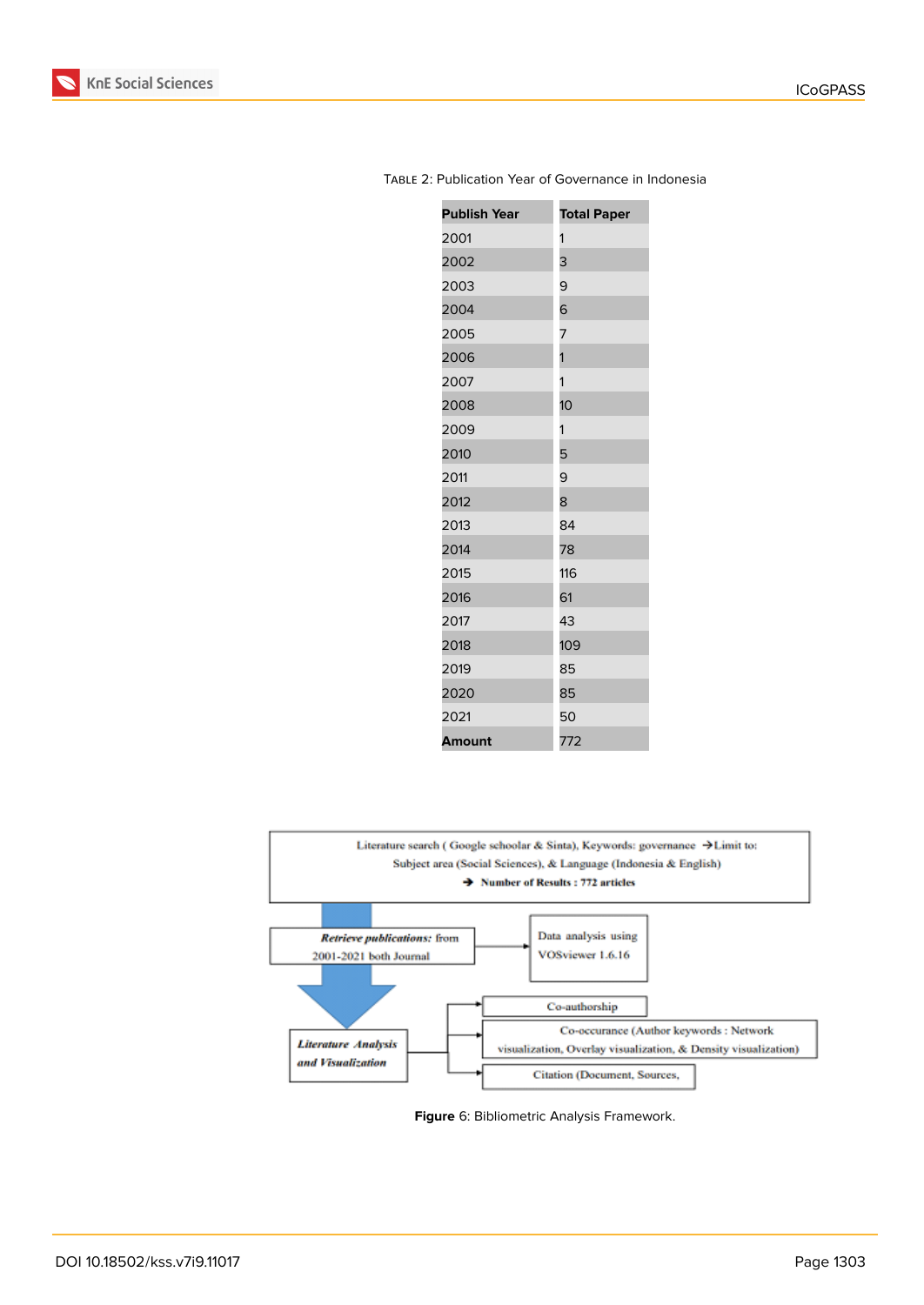## **3.2. Publishing Institutions**

The bibliometric analysis can also analyze the institutions with the most publications on specific topics. For example, from 772 articles collected, it was found that there are 12. Table 3 shows the institutions with the most publications on Governance in Indonesia.

| Rank              | <b>Institution</b>                       | <b>Amount</b> |
|-------------------|------------------------------------------|---------------|
| $1^{st}$          | Parahyangan Catholic University Bandung  | 556           |
| $2^{nd}$          | Sam Ratulangi University Manado          | 213           |
| $3^{rd}$          | 17 August 1945 University Surabaya       | 50            |
| $4^{th}$          | <b>Medan University Area</b>             | 78            |
| $5^{th}$          | University of Muhammadiyah Makassar      | 16            |
| $6^{th}$          | <b>Open University</b>                   | 9             |
| 7 <sup>th</sup>   | Sebelas Maret University Surakarta       | 9             |
| $8^{th}$          | Lambung Mangkurat University Banjarmasin | 8             |
| $\mathsf{q}^{th}$ | Warmadewa University Bali                | 7             |
| $10^{th}$         | Brawijaya University Malang              | 6             |
| $11^{th}$         | University of Indonesia                  | 4             |
| $12^{th}$         | Djuanda University                       | 4             |

TABLE 3: Institutions that Publish.

From the table above, it can be seen that Parahyangan Catholic University, as an educational institution, has the most publications on Governance in Indonesia. In second place is Sam Ratulangi University Manado, with a total of 213 articles published.

### **3.3. Publication Name**

Table 4 below shows the institution and the publication name ( journals) with the number of articles on Indonesian governance. Twelve journals publish the most articles on Governance in Indonesia.

#### **Author Names**

The following table 5 shows the most productive researcher in the topic of Indonesian governance. There are 25 authors with the most articles published related to Governance in Indonesia.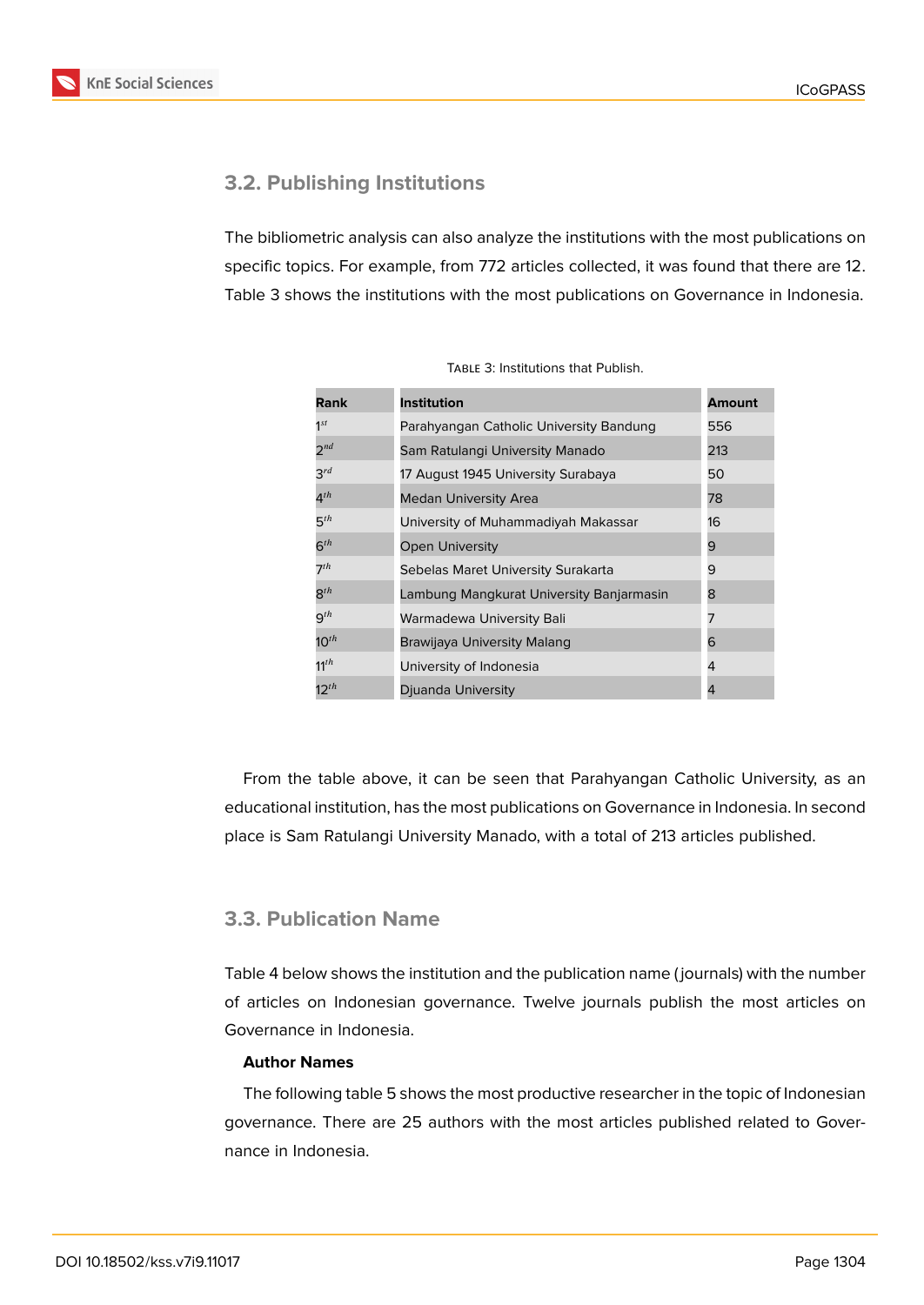

| <b>Rank</b>     | <b>Institution</b>                                 | <b>Publication Name</b>                                                       | <b>Amount</b> |
|-----------------|----------------------------------------------------|-------------------------------------------------------------------------------|---------------|
| $1^{st}$        | sity Bandung                                       | Parahyangan Catholic Univer- Journal of Public Administration 556             |               |
| $2^{nd}$        | Ratulangi<br>University JAP:<br>Sam<br>Manado      | Journal<br>Public 213<br>$\circ$ f<br>Administration                          |               |
| $3^{rd}$        | August 1945<br>17<br>Surabaya                      | University DIA: Journal<br>Public 50<br>of<br>Administration                  |               |
| $4^{th}$        | <b>Medan University Area</b>                       | Journal of Public<br>Adminis-78<br>tration: Public Administration<br>Journal  |               |
| $5^{th}$        | Makassar                                           | University of Muhammadiyah Kolaborasi: Journal of Public 16<br>Administration |               |
| $6^{th}$        | <b>Open University</b>                             | Journal of Public Administration 9<br>and Bureaucracy                         |               |
| 7 <sup>th</sup> | Maret<br>University<br><b>Sebelas</b><br>Surakarta | Spirit Publik: Journal of Public 9<br>Administration                          |               |
| $8^{th}$        | Lambung Mangkurat University<br>Banjarmasin        | Journal Of Public Administra- 8<br>tion And Development                       |               |
| $9^{th}$        | Warmadewa University Bali                          | Public Inspiration: Journal of 7<br><b>Public Administration</b>              |               |
| $10^{th}$       | Brawijaya University Malang                        | Public <sub>6</sub><br>JAP:<br>Journal<br>$\circ$ f<br>Administration         |               |
| $11^{th}$       | University of Indonesia                            | DECISION: Journal of Public 4<br>Administration                               |               |
| $12^{th}$       | Djuanda University                                 | Journal of Governance                                                         | 4             |

#### TABLE 4: Publication Name.

### **3.4. The Most Cited Journals**

Bibliometric analysis can also provide us with an overview of the most cited publications. For example, out of the 772 articles on Governance in Indonesia collected, there are 17 most cited articles. The following table 6 shows these 17 most cited articles.

### **3.5. Co-Authorship Map Visualization**

Further, the bibliometric analysis provides a microscopic understanding of the publication in a specific theme through two visualizations: co-authorship map visualization and co-occurrence map visualization. A co-authorship map aims to see and understand the collaboration patterns of authors from various institutions that publish articles related to Governance in Indonesia. The co-authorship map results from a full-counting method with a maximum number of authors per document is 25. Hence, the 25 authors with the most publications on Governance in Indonesia can be seen in the image below.

Based on the co-authorship map above, the authors are divided into 4 clusters with the following divisions: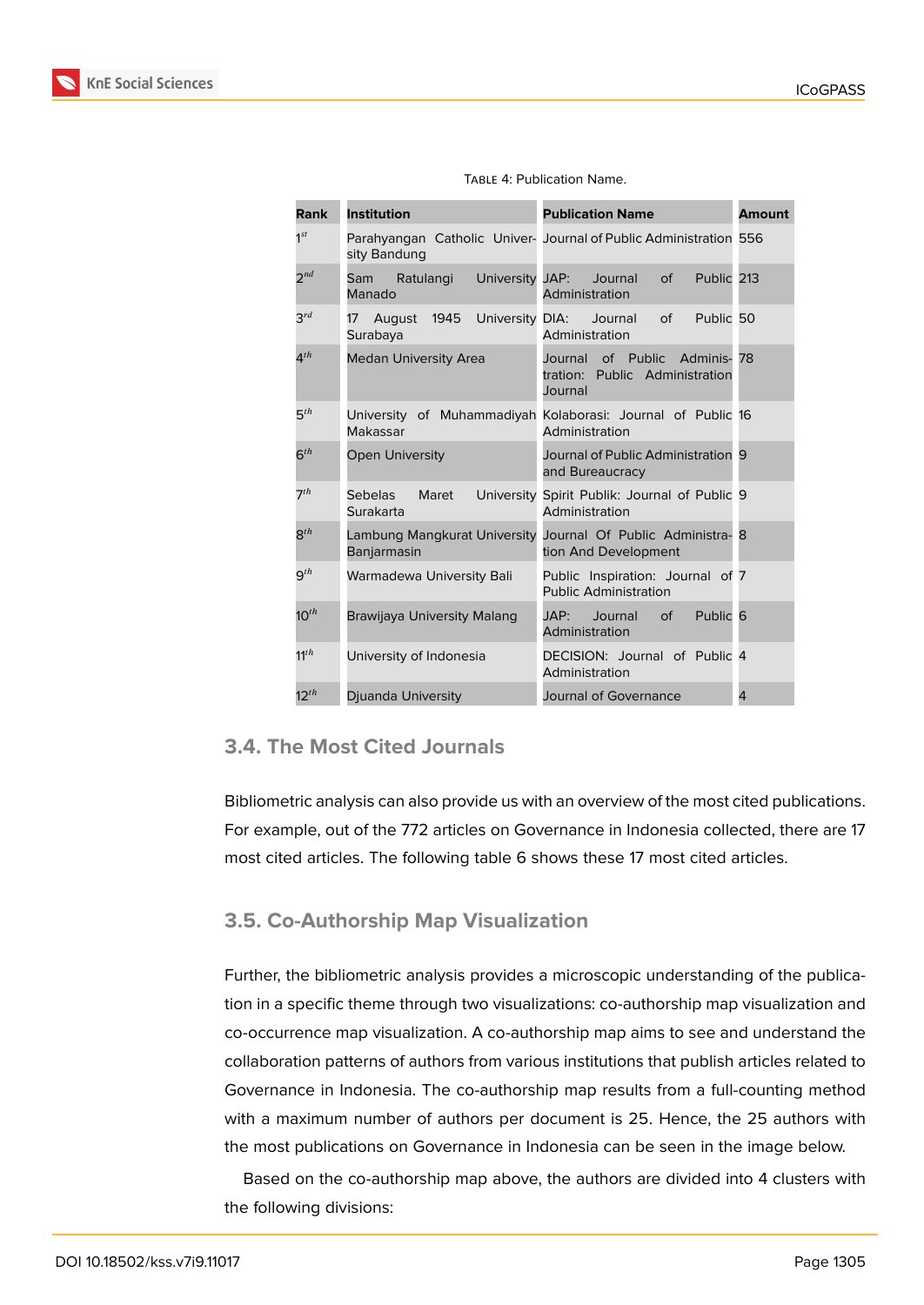

| <b>Rank</b>      | <b>Author</b> | <b>Institution</b>                           | <b>Number of</b><br><b>Paper</b> |
|------------------|---------------|----------------------------------------------|----------------------------------|
| $1^{st}$         | Lengkong, FD  | Sam Ratulangi University Manado              | 19                               |
| $2^{nd}$         | Posumah, J H  | Sam Ratulangi University Manado              | 18                               |
| $3^{rd}$         | Rumapea, P    | Sam Ratulangi University Manado              | 17                               |
| $4^{th}$         | Kiyai, B      | Sam Ratulangi University Manado              | 14                               |
| 5 <sup>th</sup>  | Laloma, A     | Sam Ratulangi University Manado              | 13                               |
| $6^{th}$         | Tulusan, F    | Sam Ratulangi University Manado              | 12                               |
| $7^{th}$         | Dengo, S      | Sam Ratulangi University Manado              | 11                               |
| $8^{th}$         | Pangkey, M S  | Sam Ratulangi University Manado              | 11                               |
| $9^{th}$         | Londa, V      | Sam Ratulangi University Manado              | 9                                |
| $10^{th}$        | Ruru, J M     | Sam Ratulangi University Manado              | 9                                |
| $11^{th}$        | Ogotan, M     | Sam Ratulangi University Manado              | 8                                |
| $12^{th}$        | Rompas, W     | Sam Ratulangi University Manado              | 7                                |
| $13^{th}$        | Rorong, A J   | Sam Ratulangi University Manado              | 7                                |
| 14 $^{th}$       | Rares, J      | Sam Ratulangi University Manado              | 6                                |
| 15 $^{th}$       | Tampi, G B    | Sam Ratulangi University Manado              | 6                                |
| 16 $^{th}$       | Kusmanto, H   | University of Northern Sumatra               | 6                                |
| $17^{th}$        | Mandey, J     | Sam Ratulangi University Manado              | 6                                |
| 18 $^{th}$       | Warjio, W     | University of Northern Sumatra               | 6                                |
| 19th             | Rompas, WY    | Sam Ratulangi University Manado              | 5                                |
| $20^{th}$        | Harahap, R H  | University of Northern Sumatra               | 5                                |
| $21^{th}$        | Kariono, K    | University of Northern Sumatra               | 5                                |
| $22^{th}$        | Agustino, L   | Sultan Ageng Tirtayasa University            | 5                                |
| $23^{th}$        | Lengkong, F   | Sam Ratulangi University Manado              | 5                                |
| $24^{th}$        | Ma'ruf, A     | of<br>Muhammadiyah<br>University<br>Makassar | 5                                |
| 25 <sup>th</sup> | Rorong, A     | Sam Ratulangi University Manado              | 5                                |

Table 5: Author Names.

- 1. Cluster 1 is marked in red and consists of 5 author names: Laloma, A, Ogotan, M, Rorong, AJ, Ruru, JM, and Tulusan, F.
- 2. Cluster 2 is marked in green and consists of 5 items with the authors' names, namely: Kiyai, B, Lengkong, FD, Londa, V, Posumah, JH, and Rompas, W.
- 3. Cluster 3 is marked in blue and consists of 4 items of the author's name: Dengo, S, Mandey, J, Rares, J, and Rumapea, P.
- 4. Cluster 4 is marked in yellow and consists of 3 items of the author's name: Pangkey, MS, Rompas, WY, and Tampi, G B.

These four clusters are interconnected with each other. Each cluster consists of the authors' names who have published the most articles related to Governance in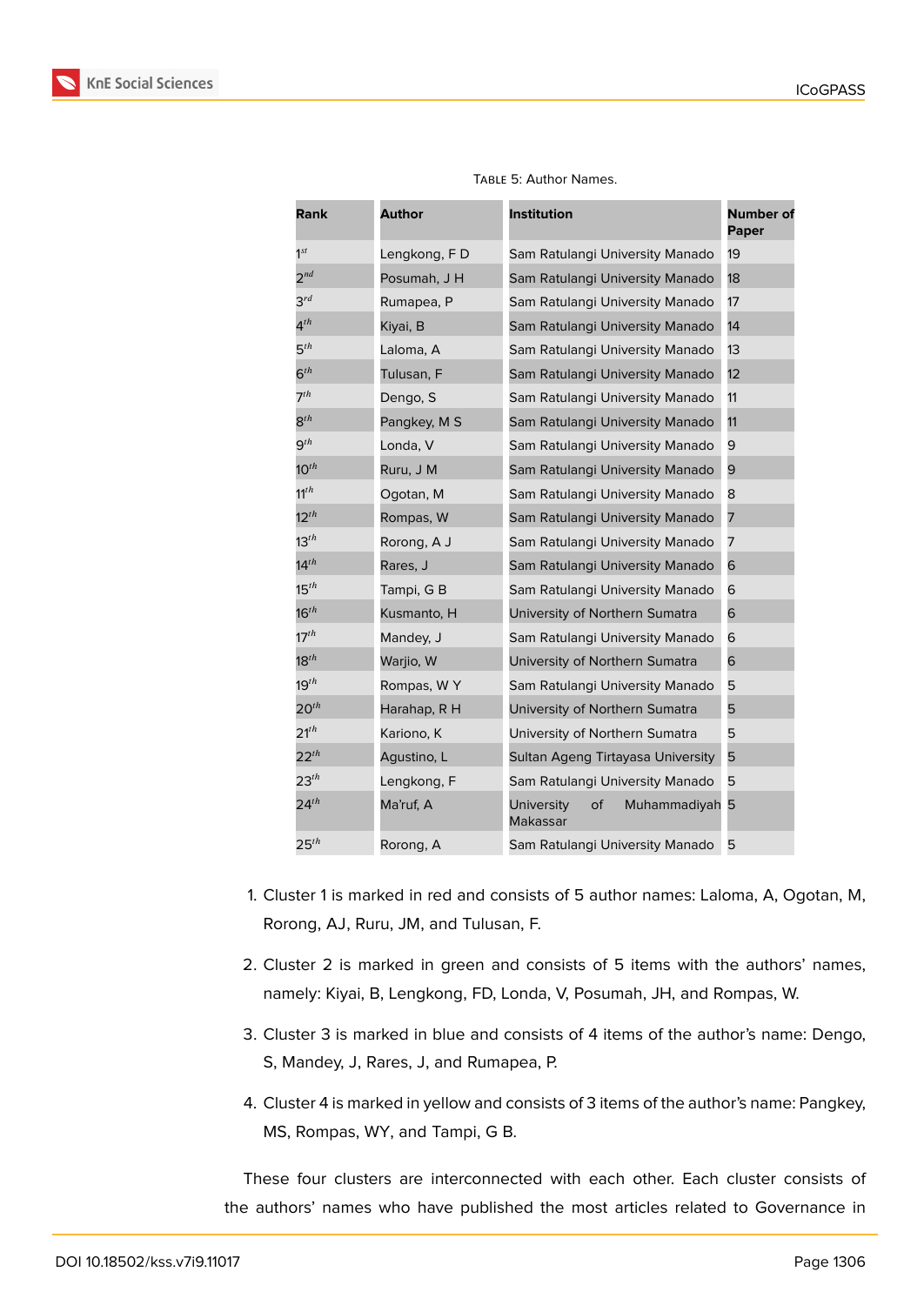|  |  | TABLE 6: The Most Cited Journals. |
|--|--|-----------------------------------|
|  |  |                                   |

| <b>Authors</b><br><b>Name</b>                                                           | <b>Title</b>                                                                                                                                                                                                                                                                                                                        | <b>Citations</b> | <b>Institution</b>                              | <b>Publication</b>                                                                       | <b>Publisher</b>                   | Year |
|-----------------------------------------------------------------------------------------|-------------------------------------------------------------------------------------------------------------------------------------------------------------------------------------------------------------------------------------------------------------------------------------------------------------------------------------|------------------|-------------------------------------------------|------------------------------------------------------------------------------------------|------------------------------------|------|
| Mohd<br>Afandi,<br>Warjio Warjio Asahan<br>[8]                                          | Ibnu Implementasi Peraturan 24<br>Daerah<br>Kabupaten<br><b>Nomor</b><br>11<br>Tahun<br>2011<br>Tentang<br>Pajak<br>Daerah<br>Dalam<br>Pencapaian<br><b>Target</b><br>Pajak<br><b>Bumi</b><br>Dan<br>Bangunan<br>Perdesaan<br>Dan<br>Perkotaan<br>(Studi<br>Deskriptif di Kelurahan<br>Bunut Barat Kecamatan<br>Kota Kisaran Barat) |                  | Medan Uni-<br>versity Area                      | Journal<br>Public<br>of<br>Administration:<br><b>Public</b><br>Administration<br>Journal | ojs.uma.ac.id                      | 2015 |
| Abdul<br>Haris,<br>Kusmanto,<br>Siti Mardiana<br>[9]                                    | Fungsi<br>Pengawasan 11<br>Heri Inspektorat<br>Kabupaten<br>Serdang Bedagai                                                                                                                                                                                                                                                         |                  | Medan Uni-<br>versity Area                      | Journal<br>Public<br>оf<br>Administration:<br>Public<br>Administration<br>Journal        | ojs.uma.ac.id                      | 2016 |
| Rayambong<br>Sumuang<br>Sitohang,<br>Kariono<br>Kariono [10]                            | Implementasi Peraturan 11<br>Pemerintah Nomor 65<br>Tahun 2010 Tentang Sis-<br>tem Informasi Keuangan<br>Daerah Pada Pemerintah<br>Kabupaten Dairi                                                                                                                                                                                  |                  | Medan Uni-<br>versity Area                      | Journal<br>Public<br>оf<br>Administration:<br><b>Public</b><br>Administration<br>Journal | ojs.uma.ac.id                      | 2015 |
| Anna<br>Feberina<br>Ginting,<br>Salmin<br>Dengo, Helly<br>F. Kolondam<br>$[11]$         | Implementasi<br>Program 7<br>Jaminan<br>Sosial<br>Ketenagakerjaan<br>di<br>Kota Manado                                                                                                                                                                                                                                              |                  | Sam<br>Ratulangi<br>University<br>Manado        | JAP:<br>οf<br>Public<br>Administration                                                   | Journal ejournal.unsrat.ac.id 2016 |      |
| Afny<br>Tatulus,<br>Jantje<br>Mandey,<br>Joyce Rares<br>[12]                            | D. Pengaruh<br>Kepemimpinan<br>Terhadap<br>Kinerja<br>Pegawai<br>Negeri<br>Sipil<br>Kantor<br>Kecamatan<br>di<br>Tagulandang Kabupaten<br>Sitaro                                                                                                                                                                                    | 6                | Sam<br>Ratulangi<br><b>University</b><br>Manado | JAP:<br>Public<br>of<br>Administration                                                   | Journal ejournal.unsrat.ac.id 2015 |      |
| Jeferson<br>Glandy<br>Lumentah,<br>Johnny<br>Hanny<br>Posumah,<br>Martha<br>Ogotan [13] | Evaluasi<br>Kinerja 5<br>Pegawai<br>Negeri<br>Sipil<br>Dalam<br>Meningkatkan<br>Pelayanan<br>Publik di<br>Kantor Camat Tompaso<br>Kabupaten Minahasa                                                                                                                                                                                |                  | Sam<br>Ratulangi<br>University<br>Manado        | JAP:<br>Οf<br>Public<br>Administration                                                   | Journal ejournal.unsrat.ac.id 2015 |      |
| Femmy Tulu-<br>san [14]                                                                 | Prinsip- 4<br>Penerapan<br>Prinsip<br>Good<br>Governance<br>Dalam<br>Pembuatan<br>$e$ –KTP<br>di<br>Kependudukan<br><b>Dinas</b><br>Dan<br>Catatan<br>Sipil<br>Kabupaten<br>Minahasa<br>Utara                                                                                                                                       |                  | Sam<br>Ratulangi<br><b>University</b><br>Manado | JAP:<br>of<br>Public<br>Administration                                                   | Journal ejournal.unsrat.ac.id 2018 |      |
| Johnny<br>Hanny<br>Posumah<br>[15]                                                      | Kompetensi Kepala Desa 4<br>Dalam Penyelenggaraan<br>Pemerintahan di Desa<br>Tounelet<br>Kecamatan<br>Kakas<br>Kabupaten<br>Minahasa                                                                                                                                                                                                |                  | Sam<br>Ratulangi<br>University<br>Manado        | JAP:<br>оf<br>Public<br>Administration                                                   | Journal ejournal.unsrat.ac.id 2017 |      |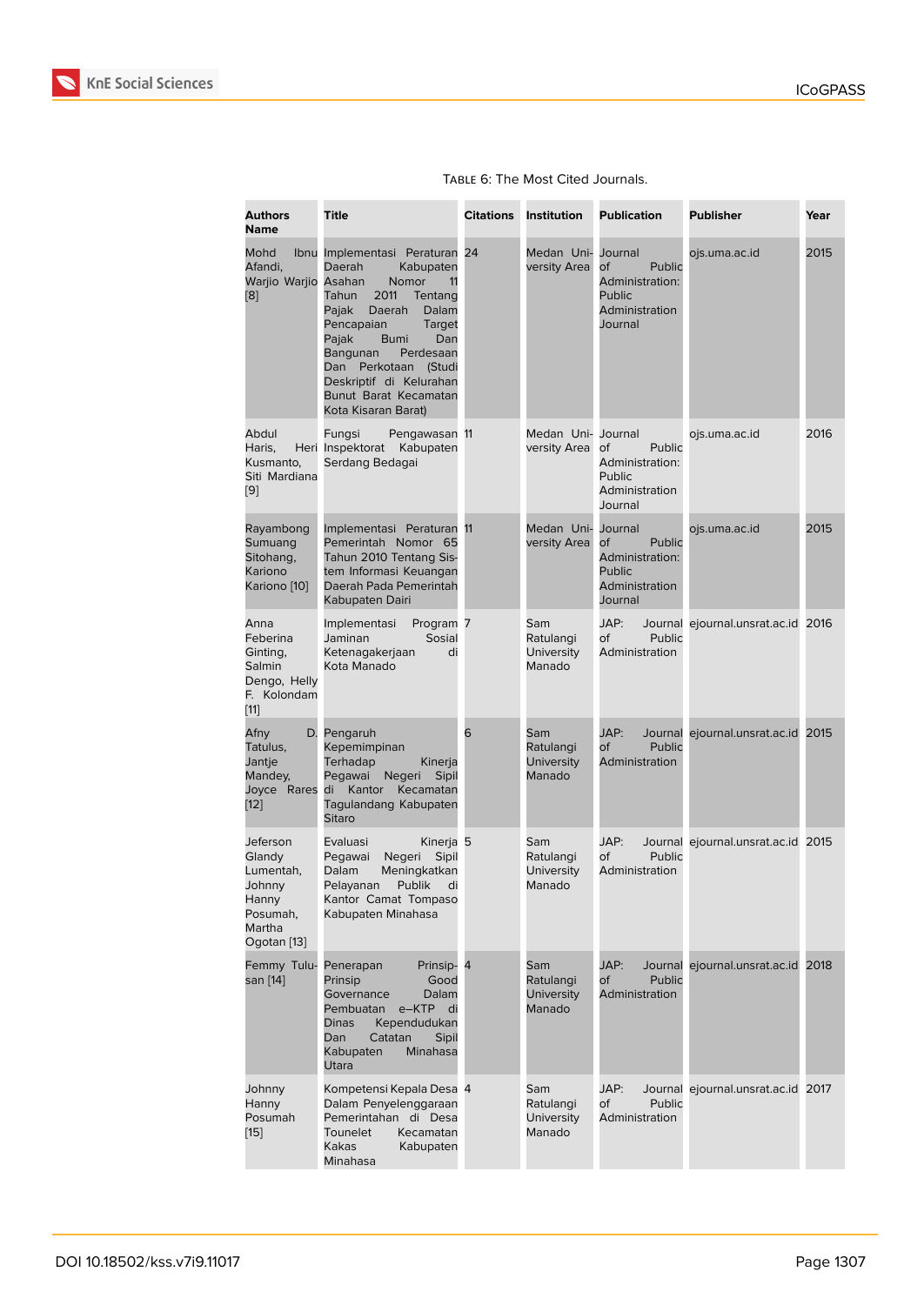|  |  | TABLE 6: The Most Cited Journals. |
|--|--|-----------------------------------|
|  |  |                                   |

| <b>Authors</b><br><b>Name</b>                                                                   | <b>Title</b>                                                                                                                                                                                   |   | <b>Citations Institution</b>                             | <b>Publication</b>                                                                | <b>Publisher</b>                   | Year |
|-------------------------------------------------------------------------------------------------|------------------------------------------------------------------------------------------------------------------------------------------------------------------------------------------------|---|----------------------------------------------------------|-----------------------------------------------------------------------------------|------------------------------------|------|
| Andre<br>Rondonuwu,<br>Welson<br>Rompas,<br>Jericho<br>Denga<br>Pombengi<br>$[16]$              | Implementasi Good Gov- 3<br>ernance di Kecamatan<br>Pasan Kabupaten Mina-<br>hasa Tenggara                                                                                                     |   | Sam<br>Ratulangi<br><b>University</b><br>Manado          | JAP:<br>Journal<br>0f<br>Public<br>Administration                                 | ejournal.unsrat.ac.id              | 2015 |
| Bono<br>Yudianto,<br>R.<br>Harahap [17]                                                         | <b>Analisis</b><br>Indeks <sub>3</sub><br>Kepuasan<br>Masyarakat<br>Hamdani Terhadap<br>Kinerja<br>Pelayanan<br>Lelang<br>Pada Kantor Pelayanan<br>Kekayaan Negara dan<br>Lelang (KPKNL) Medan |   | Medan<br>University<br>Area                              | Journal<br>Public<br>of<br>Administration:<br>Public<br>Administration<br>Journal | ojs.uma.ac.id                      | 2015 |
| Ikhsan.<br>Nur<br>Aksa, Adnan<br>Ma'ruf [18]                                                    | Laksana<br>Tata<br>$e-$<br>Andi Nuraeni Procurement<br>di<br>Kabupaten Pangkajene<br>dan Kepulauan                                                                                             | 3 | <b>University</b><br>Οf<br>Muham-<br>madiyah<br>Makassar | Kolaborasi:<br>Journal<br><b>of</b><br>Public<br>Administration                   | journal.unismuh.ac.id 2018         |      |
| Florence<br>Daicy<br>Lengkong<br>$[19]$                                                         | Yang 2<br>Faktor-Faktor<br>Mempengaruhi Kualitas<br>Pelayanan Publik Pada<br>Kantor Kelurahan Bahu<br>Kecamatan Malalayang<br>Kota Manado                                                      |   | Sam<br>Ratulangi<br><b>University</b><br>Manado          | JAP:<br>of<br>Public<br>Administration                                            | Journal ejournal.unsrat.ac.id 2015 |      |
| Rumondang<br>Yos Elisabeth Disiplin<br>Kololi,<br>Masje<br>Pangkey,<br>Υ.<br>Very<br>Londa [20] | Implementasi Kebijakan 2<br>Pada<br><b>PNS</b><br>Pemerintah Kecamatan<br>Silija Kao Utara<br>Kabupaten<br>Halmahera Utara                                                                     |   | Sam<br>Ratulangi<br><b>University</b><br>Manado          | JAP:<br><b>Public</b><br>оf<br>Administration                                     | Journal ejournal.unsrat.ac.id 2018 |      |
| Erwin<br>Najoan,<br>Joorie<br>Marhaen<br>Ruru,<br>Mambo [21]                                    | <b>Belly Efektivitas</b><br>Pelayanan <sub>2</sub><br>Publik Pasca Pemekaran<br>Studi<br>(Suatu<br>di<br>Kecamatan Kawangkoan<br>Rully Utara<br>Kabupaten<br>Minahasa)                         |   | Sam<br>Ratulangi<br>University<br>Manado                 | JAP:<br>оf<br>Public<br>Administration                                            | Journal ejournal.unsrat.ac.id 2018 |      |
| Alden<br>Laloma<br>[22]                                                                         | Implementasi Good Gov- 1<br>ernance Dalam Proses<br>Rekrutmen Aparatur Sipil<br>Negara di Badan Kepe-<br>gawaian Daerah Kota<br>Manado                                                         |   | Sam<br>Ratulangi<br>University<br>Manado                 | JAP:<br>of<br>Public<br>Administration                                            | Journal ejournal.unsrat.ac.id 2016 |      |
| Abdul<br>Sangkala,<br>Florence<br>Daicy<br>Lengkong,<br>Gustaaf<br><b>Buddy Tampi</b><br>[23]   | Azis Profesionalisme<br>Aparatur Sipil Negara<br>Dalam Penyelenggaraan<br>J. Pelavanan<br>Publik<br>di<br>Kantor<br>Kecamatan<br>Singkil Kota Manado                                           | 1 | Sam<br>Ratulangi<br><b>University</b><br>Manado          | JAP:<br>of<br>Public<br>Administration                                            | Journal ejournal.unsrat.ac.id 2018 |      |
| [24]                                                                                            | Leo Agustino Good Regulatory Gov- 1<br>ernance Sebagai Wujud<br>Akuntabilitas Pelayanan<br>Publik                                                                                              |   | Parahyangan<br>Catholic<br><b>University</b><br>Bandung  | Journal<br><b>Public</b><br>of<br>Administration                                  | journal.unpar.ac.id                | 2003 |

In[don](#page-18-4)esia. It also consists of various topics related to Governance in Indonesia, such as Good Governance through public services and civil servants' performance effectiveness.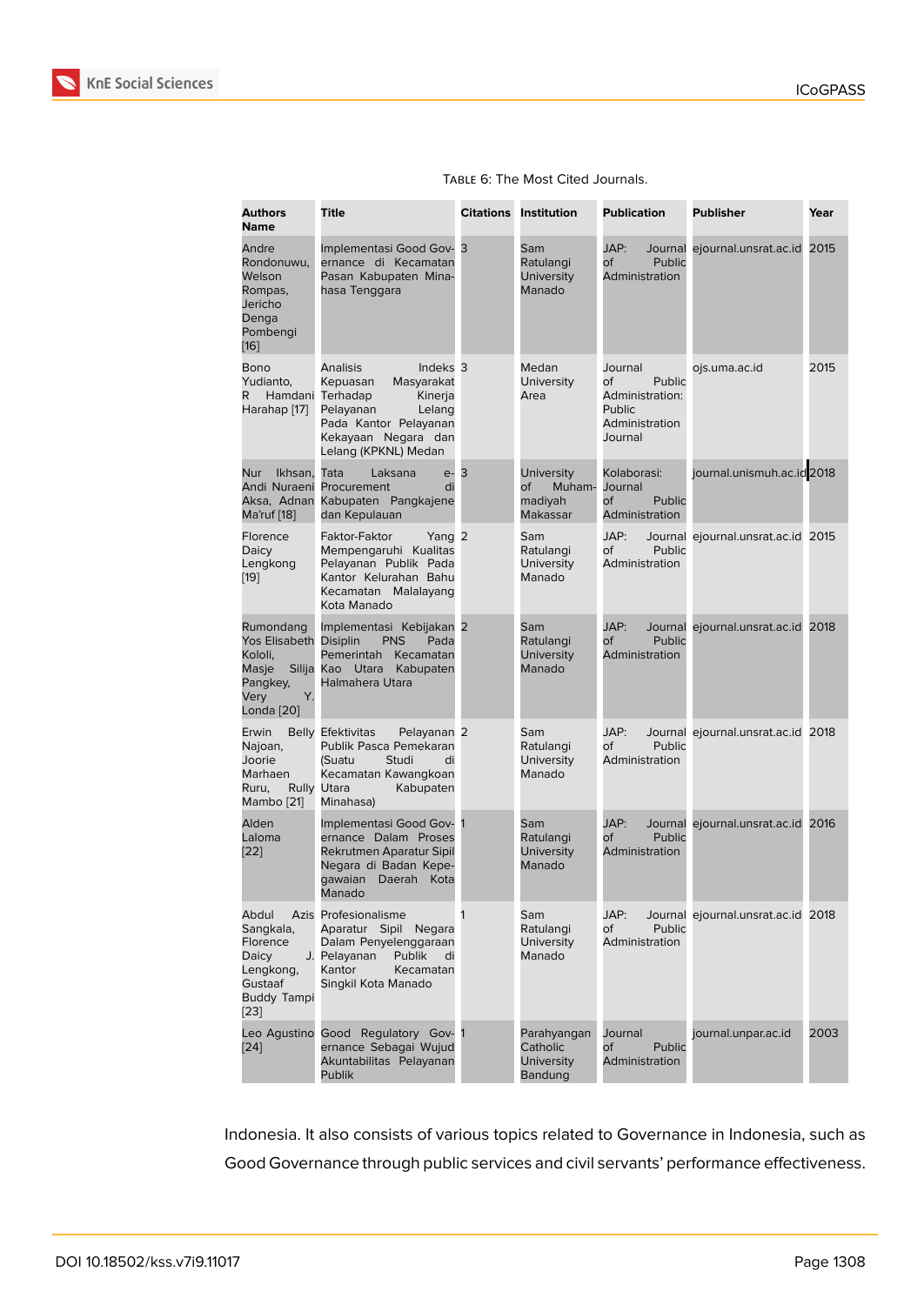

**Figure** 7: Publication trend of publishing articles related to governance in Indonesia.

#### **3.6. Co-Occurrence Map Visualization**

The co-occurrence visualization map provides an overview or visualization of the terms that often arise from studies conducted on Governance in Indonesia based on titles and abstract fields. In the 772 articles, 483 terms can be found, narrowed down further into 290 most relevant terms. With a minimum of 3 occurrences, the co-occurrence map results in 9 clusters. The following table 7 shows those nine clusters.

Figure 9 shows the 58 terms which is then divided into 9 clusters. It has a total of 148 links and a total link strength of 731. The Co-Occurrence Network visualization illustrates that the more articles published, the stronger the relationship between the terms.

The o[ve](#page-14-0)rlay map visualization can assist in deciding the publishing timeframe. The majority of publications about the Indonesian government were published between 2013 and 2021, as illustrated in Figure ??. The map illustrates the time of publishing in full color. The darkening of the shade indicates the age of the publication, the more vibrant the shade, the more recent the publication date of the article. For example, between 2001 and 2021, the graphic illustrates the brightest shades occur in 2018 and subsequent years, while the darkest shades occur in 2013 and before years. Additionally, from 2013 to 2021, article publications will increase and continue to grow.

Along with network and visualization overlays, VoS Viewer supports density visualization. The Density Visualization summarizes the terms that appear frequently or are the subject of the most study in 772 articles gathered from 2001 to 2021 on Governance in Indonesia. The more vibrant and distinct the colors depicted, the more relevant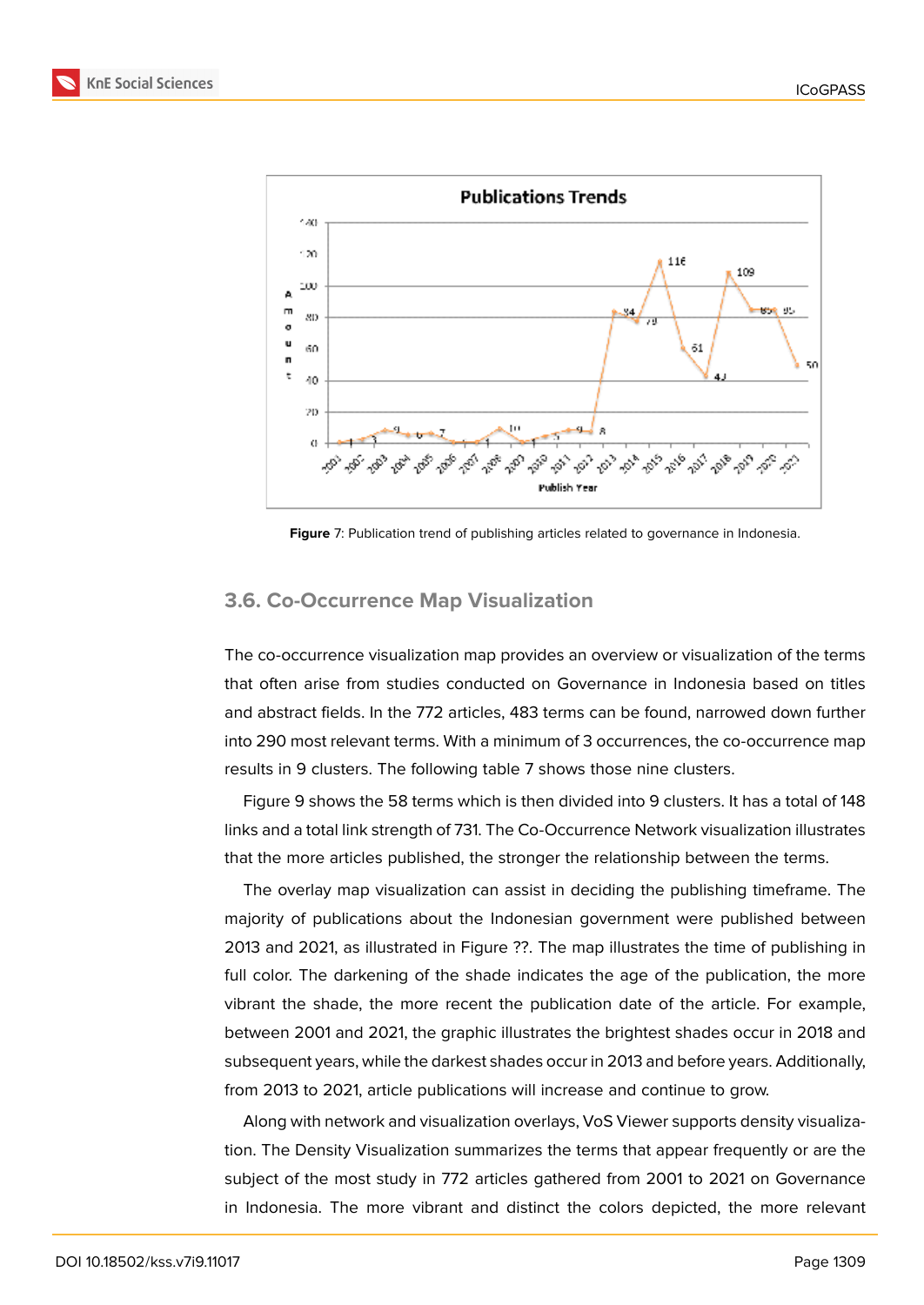| <b>Service Service</b><br>$\mathcal{L}^{\text{max}}_{\text{max}}$ and $\mathcal{L}^{\text{max}}_{\text{max}}$ and $\mathcal{L}^{\text{max}}_{\text{max}}$<br>÷<br>e e s<br>٠<br>× |  |
|-----------------------------------------------------------------------------------------------------------------------------------------------------------------------------------|--|
|                                                                                                                                                                                   |  |

| <b>Cluster</b> | Color        | <b>Number</b> of Members<br><b>Members</b> |                                                                                                                                                                                                                                                                                                                                                                                                 |
|----------------|--------------|--------------------------------------------|-------------------------------------------------------------------------------------------------------------------------------------------------------------------------------------------------------------------------------------------------------------------------------------------------------------------------------------------------------------------------------------------------|
|                | Red          | 19                                         | Akuntabel, Akuntabilitas, Civil society, Edu-<br>cation, Efektif, Efektivitas, Efisien, Gover-<br>nance perspective, Kepemerintahan yang<br>baik, KKN, Mewujudkan good governance<br>melalui pelayanan publik, Partnership pro-<br>gram, Pegawai Negeri Sipil, Penyelenggaraan,<br>Prinsip-prinsip good governance, Sistem,<br>Strategy, Teori dan aplikasi good governance,<br>and Transparan. |
| $\overline{2}$ | Green        | 9                                          | Ability, Leader, New public management,<br>Planning, Public Administration, Public Gover-<br>nance, Region, Relationship, and Situational<br>leadership                                                                                                                                                                                                                                         |
| 3              | <b>Blue</b>  | 8                                          | Coordination, Inovasi, Metode, Partisipasi dan<br>good governance, Profesionalisme, Sinergitas<br>stakeholders dalam inovasi daerah, Stakehold-<br>ers, and Untuk mewujudkan good governance                                                                                                                                                                                                    |
| 4              | Yellow       | 6                                          | Data, Ethics, Influence, Leadership style,<br>Research method, and Sound Governance                                                                                                                                                                                                                                                                                                             |
| 5              | Purple       | 4                                          | Bureaucracy Reform, Case, Competence, and<br><b>Success</b>                                                                                                                                                                                                                                                                                                                                     |
| 6              | Light Blue   | $\overline{4}$                             | Administration, Employee, Impact, and Task                                                                                                                                                                                                                                                                                                                                                      |
| 7              | Orange       | 3                                          | Demokrasi, Governance<br>dan<br>supremasi<br>hukum, and Pembangunan politik                                                                                                                                                                                                                                                                                                                     |
| 8              | <b>Brown</b> | 3                                          | Corruption, Good public Governance, and<br>Public service quality                                                                                                                                                                                                                                                                                                                               |
| 9              | Violet       | $\overline{2}$                             | Jurnal Administrasi Publik, and Kolaborasi                                                                                                                                                                                                                                                                                                                                                      |

| TABLE 7: Clusters and Keywords. |
|---------------------------------|
|---------------------------------|



**Figure** 8: Co-authorship visualization network map.

the term or subject. On the other hand, if the perceived shade is dull and pale, the topic or term is under-researched. According to the density visualization map, the most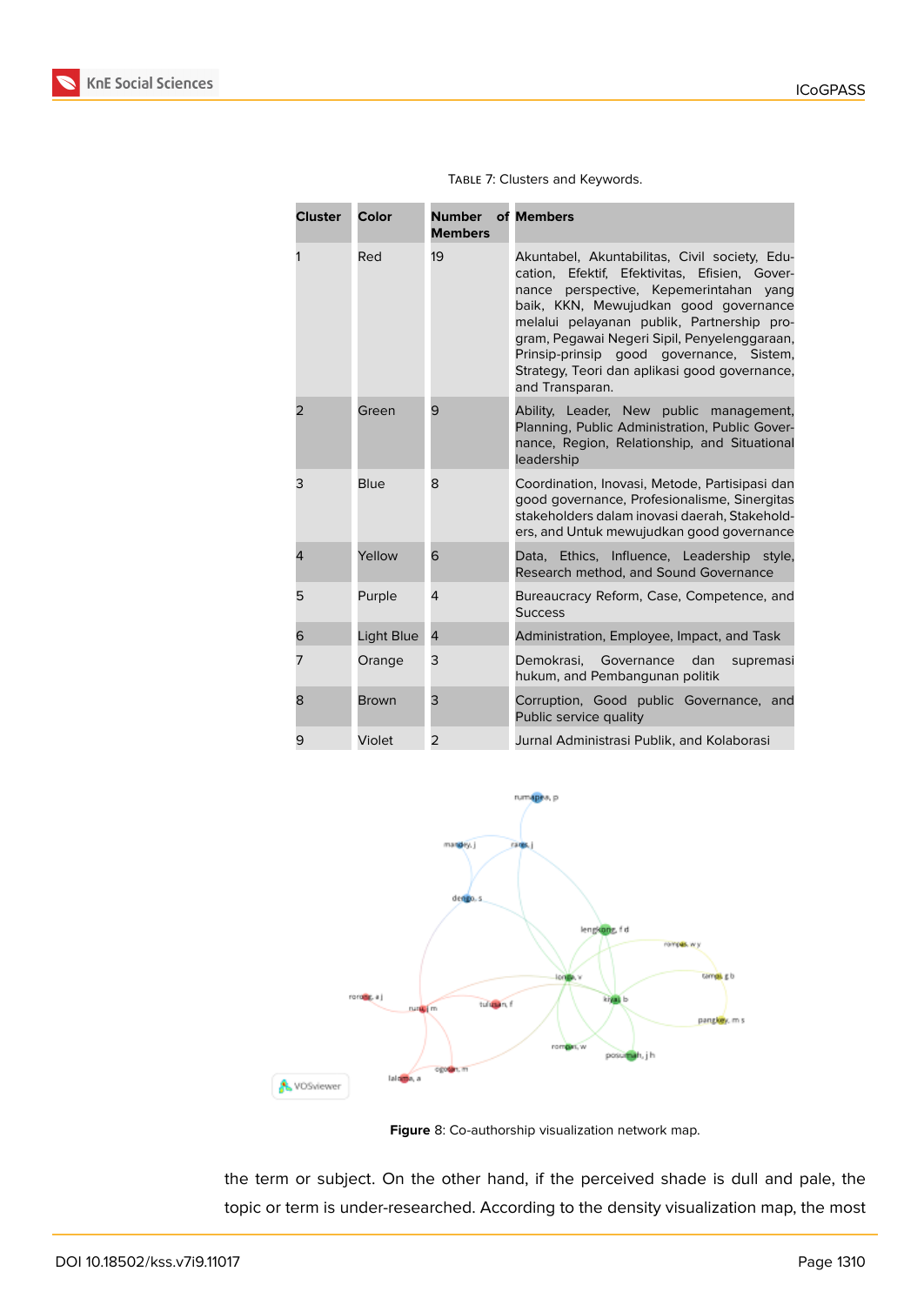



<span id="page-14-0"></span>**Figure** 9: Co-Occurrence Network Visualization.



**Figure** 10: Co-Occurrence Density Visualization.

researched subjects in Indonesia are "Realizing good governance" and "Coordination", "Data", "Planning", and "Stakeholders".

The visualization map of co-occurrences from 772 articles reveals that the most researched topics in governance are those related to good governance through public services, civil servants as actors in government, stakeholders, leadership, professionalism, and the effectiveness of government governance. Indonesia. While topics such as cooperation programs with stakeholders outside the organization and stakeholder synergy are still under-researched, the resulting visualization demonstrates that between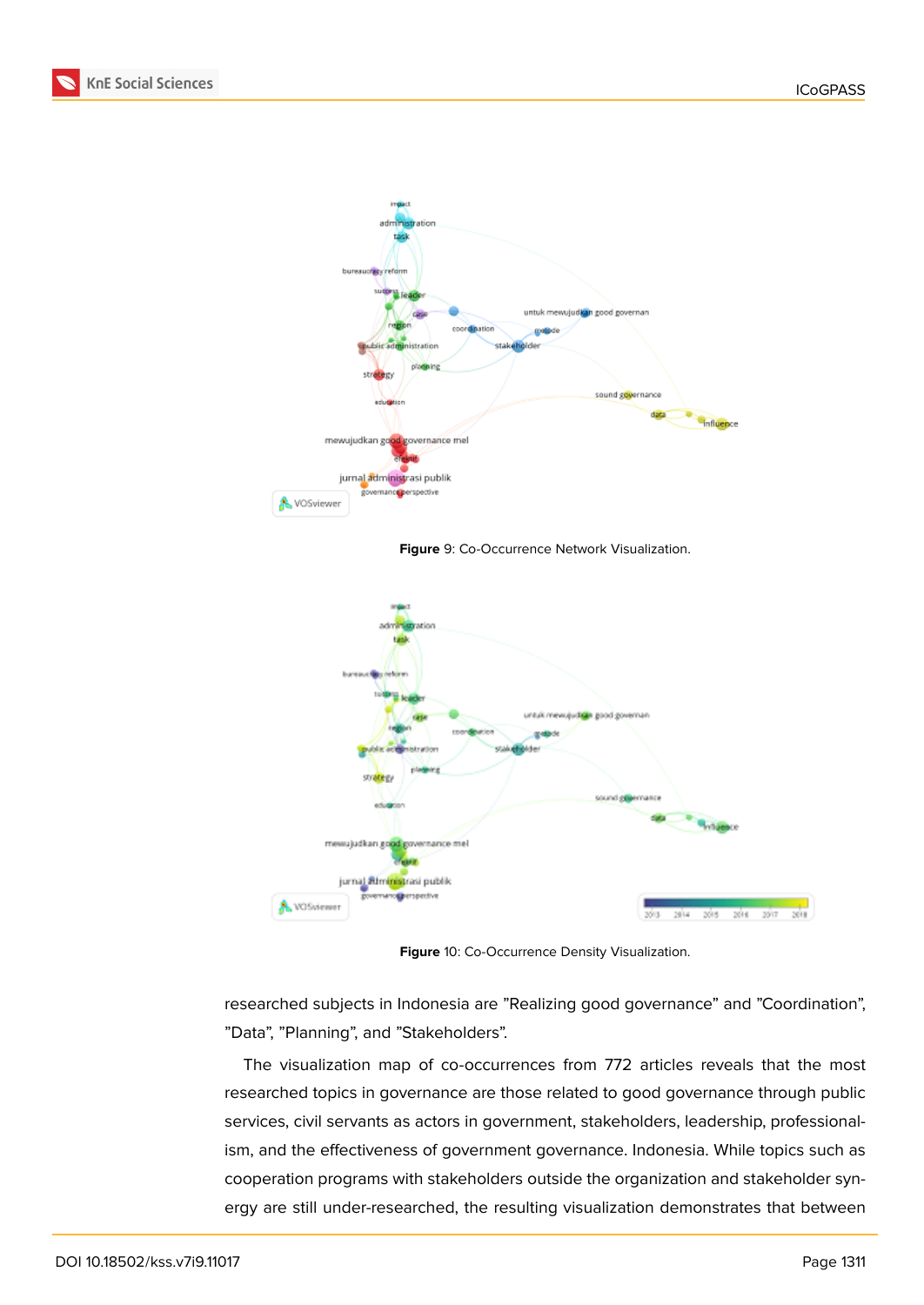2001 and 2021, research continues to place a premium on the things mentioned previously, but not nearly enough on researching and analyzing governance from the perspective of cooperation programs with stakeholders. As a result of this bibliometric study, it is envisaged that scholars would be able to research and publish on more themes that are currently under-researched.

# **4. Conclusions**

The conclusion from the bibliometric analysis on governance in Indonesia can be seen based on the year of publication: publications on governance in Indonesia fluctuate due to the increase and decrease in publications from year to year. Most publications on governance were published in 2015, with 116 articles, while in 2001, 2006, 2007, and 2009, only one article was published. For several years, there were no more than 10 publications on governance in Indonesia, namely from 2001 to 2012. However, in the following years, it showed a fairly high increase.

The institutions that published the most published articles on governance in Indonesia from the 772 journals studied were Parahyangan Catholic University, which published 556 articles, and by institutions, at least 772 articles were published. The publication with the most published articles on governance in Indonesia is the "Journal of State Administration" from Parahyangan Catholic University, which has published 556 articles on governance in Indonesia. Meanwhile, the name of the publication that published the least number of articles on governance in Indonesia out of 776 articles studied was "Journal of Government" from Djuanda University, which published 4 articles.

The most productive researchers on the topic of governance in Indonesia are simplified to as many as 25 authors, with a total number of publications of 776 articles. The highest number of authors came from Sam Ratulangi University, Manado, where Lengkong, FD, was the author with the most published articles on governance in Indonesia, which were 19 articles. Many researchers research and write articles about the state of governance in Indonesia and need other researchers to do further research on other unexplored topics of governance in Indonesia. Of the 772 journals on governance in Indonesia, 17 are the most cited journals. The most cited article is the article by Mohd Ibnu Afandi, Warjio Warjio [8], published in 2015, with the title "Implementasi Peraturan Daerah Kabupaten Asahan Nomor 11 Tahun 2011 Tentang Pajak Daerah Dalam Pencapaian Target Pajak Bumi Dan Bangunan Perdesaan Dan Perkotaan (Studi Deskriptif di Kelurahan Bunut Bar[at](#page-17-5) Kecamatan Kota Kisaran Barat)" which has been cited 24 times. Meanwhile, of the 17 articles that were only quoted once, including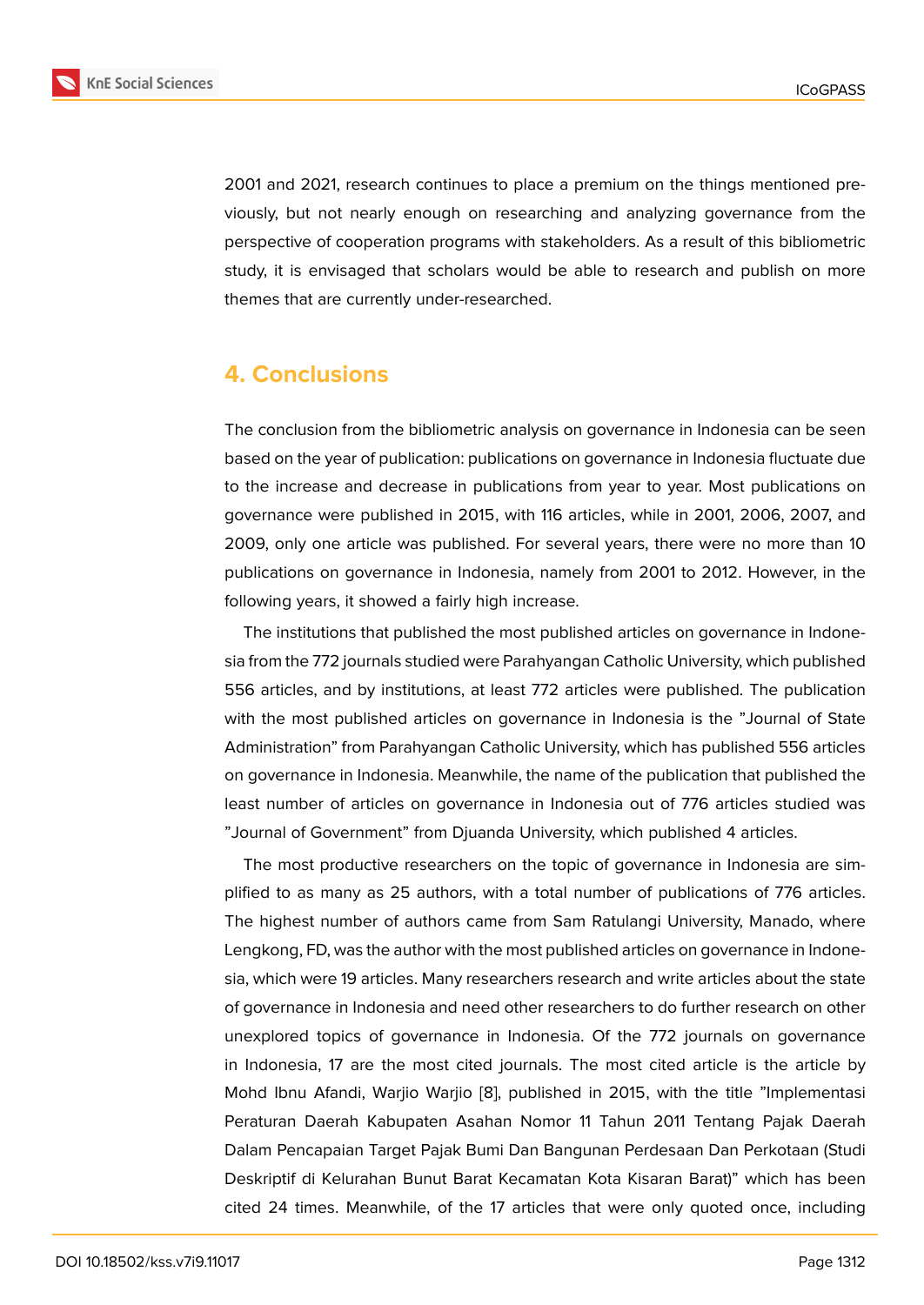articles by Alden Laloma [22], Abdul Azis Sangkala, Florence Daicy J. Lengkong, Gustaaf Buddy Tampi [23], and Leo Agustino [24].

The visualization produced by VOSviewer provides an overview of the authors who contributed to publishin[g ar](#page-18-3)ticles on governance in Indonesia, which are divided into 4 clusters ba[sed](#page-18-5) on the co-authorsh[ip m](#page-18-4)ap. Publications on governance have been around since 2001, and from the resulting visualization, it can be seen that publications on governance in Indonesia have begun to develop between 2013 and 2021. Based on 772 articles on governance that were collected and then analyzed using VOSviewer, the results obtained on the most widely researched topics were related to good governance through public services, civil servants as actors in governance, stakeholders, leadership, professionalism, and effectiveness of governance administration. While other topics, such as cooperation programs with stakeholders outside the organization and stakeholder synergies, are still under-researched. As a result of this bibliometric analysis, researchers can contribute more to the body of knowledge in Indonesian governance by researching under-researched topics such as stakeholder collaboration in governance. Thus, this bibliometric analysis is useful in identifying research gaps in Indonesian governance research.

# **5. ACKNOWLEDGMENT**

We would like to thank and appreciate all the support from the Faculty of Political and Social Science and the Department of Public Administration at Parahyangan Catholic University. Valuable comments from reviewers and the editor are gratefully acknowledged.

# **References**

- [1] Diodato, V. Dictionary of bibliometrics. New York: The Haworth Press. 1994.
- <span id="page-16-0"></span>[2] Royani Y, Idhani D. Analisis bibliometrik. Jurnal Marine Research in Indonesia. 2018;25(4):63–8.
- <span id="page-16-1"></span>[3] Stoker, Gerry. Governance as theory: five propositions. International Social Science Journal.1998. 50(155): 17-28.
- <span id="page-16-3"></span><span id="page-16-2"></span>[4] Parlina, A., Murfi, H., & Ramli, K. Smart city research in Indonesia A bibliometric analysis. 2019 16th International Conference on Quality in Research (QIR): International Symposium on Electrical and Computer Engineering. 2019; 1-5.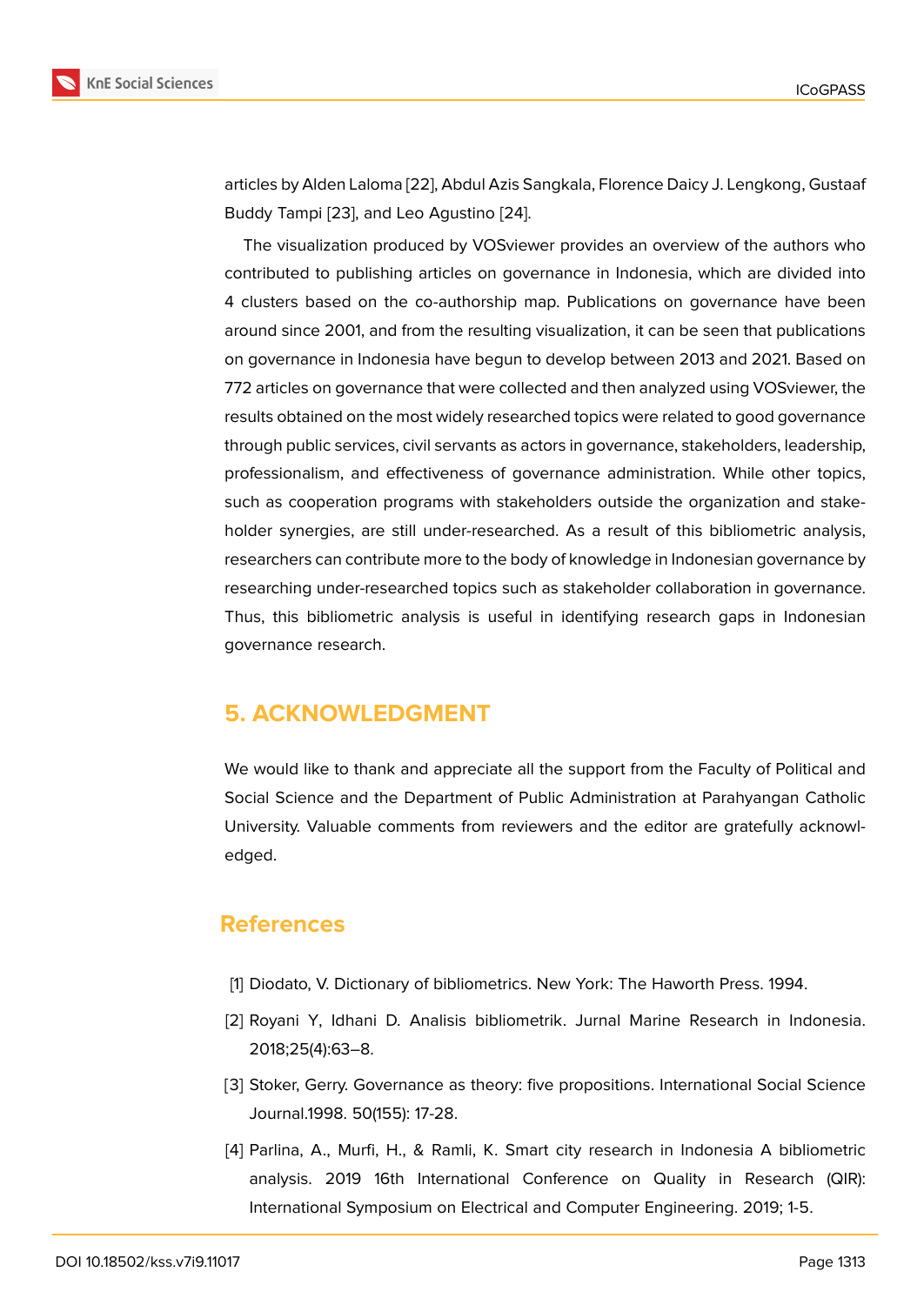

- <span id="page-17-0"></span>[5] Nurdin, B. V., Hutagalung, S. S., Kurniawan, R. C., & Hermawan, D. Bibliometric Analysis on Governance Index Topics Using Scopus Database and Vosviewer. Journal of Physics: Conference Series. 2021;1933(1): 012047.
- <span id="page-17-1"></span>[6] Oktaviani, N. T., Purnomo, E. P., Salsabila, L., & Fathani, A. T. Bibliometric analysis of sustainable agriculture on human rights governance approach concept of sustainability on human rights governance. E3S Web of Conferences. 2021;306:02008.
- [7] Widianingsih, I., Paskarina, C., Riswanda, R., & Putera, P. B. Evolutionary Study of watershed governance research A bibliometric analysis. Science & Technology Libraries. 2021;40(4):416-434.
- <span id="page-17-5"></span>[8] Afandi, M. I., & Warjio, W. Implementasi Peraturan Daerah Kabupaten Asahan Nomor 11 Tahun 2011 Tentang Pajak Daerah Dalam Pencapaian Target Pajak Bumi Dan Bangunan Perdesaan Dan Perkotaan (Studi Deskriptif Di Kelurahan Bunut Barat Kecamatan Kota Kisaran Barat). 2015;5(2):132-153.
- <span id="page-17-2"></span>[9] Haris A, Kusmanto H, Mardiana S. Fungsi pengawasan inspektorat kabupaten serdang bedagai. Jurnal Administrasi Publik: Public Administration Journal. 2016;6(1):110-128.
- [10] Sitohang RS, Kariono K. Implementasi peraturan pemerintah nomor 65 tahun 2010 tentang sistem informasi keuangan daerah pada pemerintah kabupaten dairi. Jurnal Administrasi Publik: Public Administration Journal. 2015;5(2):173-196.
- <span id="page-17-3"></span>[11] Ginting AF, Dengo S. Implementasi program jaminan sosial ketenagakerjaan di kota manado. Jurnal Administrasi Publik. 2016;3(400).
- <span id="page-17-4"></span>[12] Rares J, Mandey J, Tatulus A. Pengaruh kepemimpinan terhadap kinerja pegawai negeri sipil di kantor kecamatan tagulandang kabupaten sitaro. Jurnal Administrasi Publik. 2015;2(30):1328.
- [13] Lumentah JG, Posumah JH. Evaluasi kinerja pegawai negeri sipil dalam meningkatkan pelayanan publik di kantor camat tompaso kabupaten minahasa. Jurnal Administrasi. 2015;3(031)
- [14] Sasundame RG, Tulusan F. Penerapan prinsip-prinsip good governance dalam pembuatan E–KTP di dinas kependudukan dan catatan sipil kabupaten minahasa utara. Jurnal Administrasi. 2018;1(043).
- [15] Kuengo S, Posumah JH. Kompetensi kepala desa dalam penyelenggaraan pemerintahan di desa tounelet kecamatan kakas kabupaten minahasa. Jurnal Administrasi. 2017;3(046).
- [16] Rondonuwu A, Pombengi JD. Implementasi good governance di kecamatan pasan kabupaten minahasa tenggara. Jurnal Administrasi Publik. 2015;2(029).